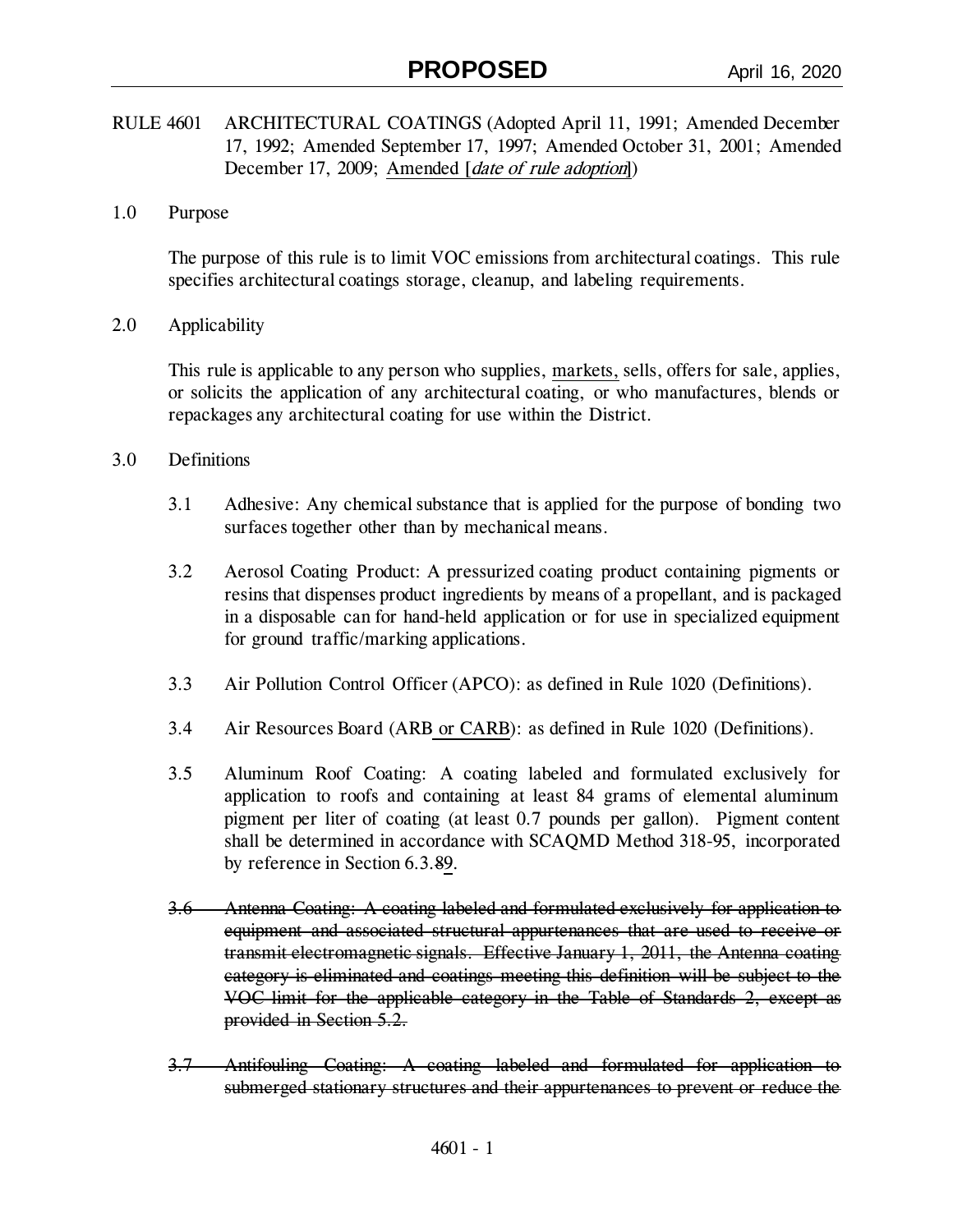attachment of marine or freshwater biological organisms. To qualify as an antifouling coating, the coating must be registered with both the U.S. EPA under the Federal Insecticide, Fungicide, and Rodenticide Act (7 U.S.C. Section 136, et seq.) and with the California Department of Pesticide Regulation. Effective January 1, 2011, the Antifouling coating category is eliminated and coatings meeting this definition will be subject to the VOC limit for the applicable category in the Table of Standards 2, except as provided in Section 5.2.

- 3.86 Appurtenance: Any accessory to a stationary structure coated at the site of installation, whether installed or detached, including but not limited to: bathroom and kitchen fixtures; cabinets; concrete forms; doors; elevators; fences; hand railings; heating equipment, air conditioning equipment, and other fixed mechanical equipment or stationary tools; lampposts; partitions; pipes and piping systems; rain gutters and downspouts; stairways, fixed ladders, catwalks, and fire escapes; and window screens.
- 3.97 Architectural Coating: A coating to be applied to stationary structures or their appurtenances at the site of installation, to portable buildings at the site of installation, to pavements, or to curbs. Coatings applied in shop applications or to non-stationary structures such as airplanes, ships, boats, railcars, and automobiles, and adhesives are not considered architectural coatings for the purposes of this rule.
- 3.108 Basement Specialty Coating: A clear or opaque coating that is labeled and formulated for application to concrete and masonry surfaces to provide a hydrostatic seal for basements and other below-grade surfaces. Basement Specialty Coatings must meet the following criteria:
	- 3.108.1 Coating must be capable of withstanding at least 10 psi of hydrostatic pressure, as determined in accordance with ASTM D7088- 0417, which is incorporated by reference in Section 6.3.187.
	- 3.108.2 Coating must be resistant to mold and mildew growth and must achieve a microbial growth rating of 8 or more, as determined in accordance with ASTM D3273-0016 and ASTM D3274-9509 (2017), incorporated by reference in Section 6.3.243.
- 3.119 Bitumens: Black or brown materials including, but not limited to, asphalt, tar, pitch, and asphaltite that are soluble in carbon disulfide, consist mainly of hydrocarbons, and are obtained from natural deposits or as residues from the distillation of crude petroleum or coal.
- 3.120 Bituminous Roof Coating: A coating which incorporates bitumens that is labeled and formulated exclusively for roofing.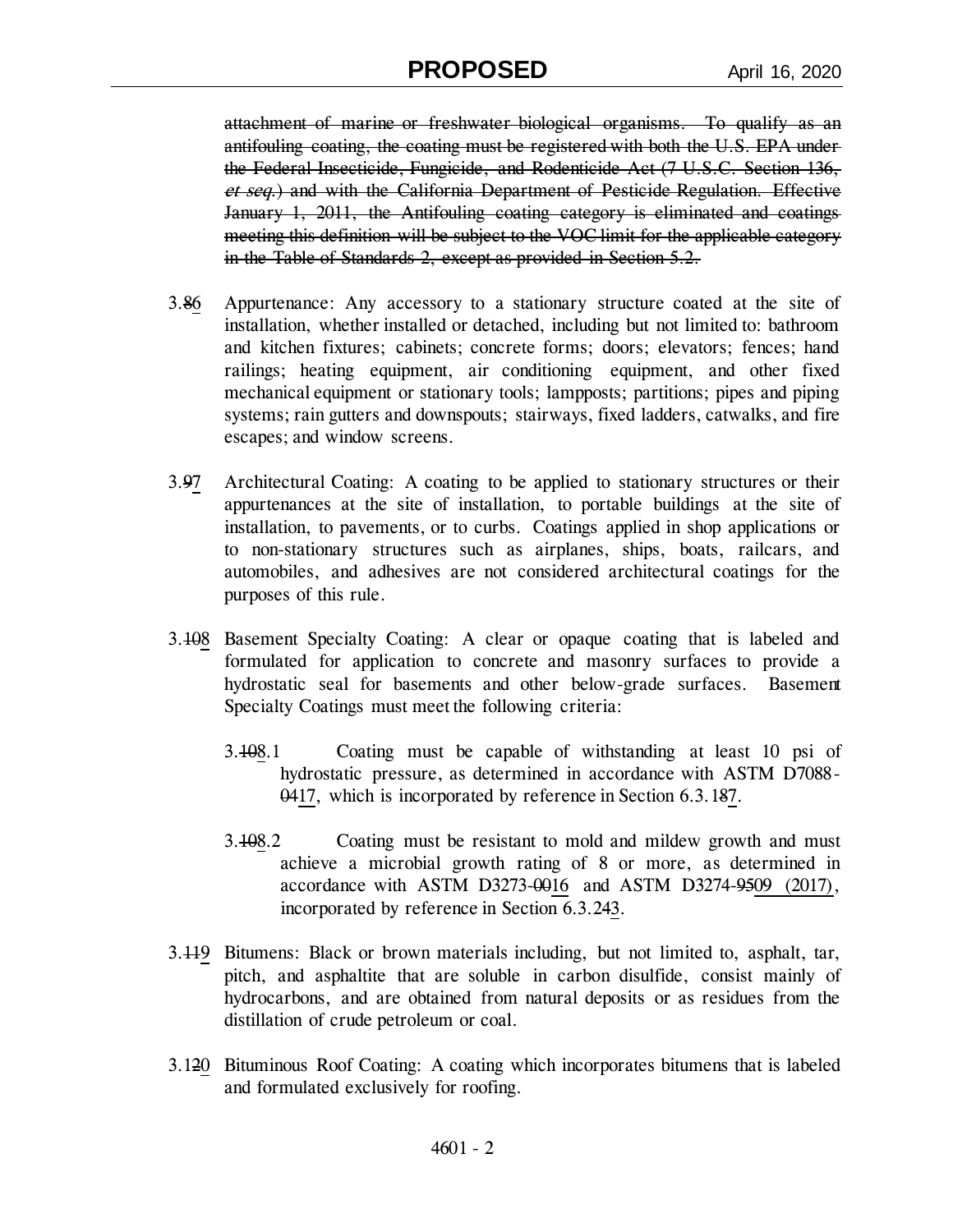- 3.131 Bituminous Roof Primer: A primer which incorporates bitumens that is labeled and formulated exclusively for roofing and intended for the purpose of preparing a weathered or aged surface or improving adhesion of subsequent surface components.
- 3.142 Bond Breaker: A coating labeled and formulated for application between layers of concrete to prevent a freshly poured top layer of concrete from bonding to the layer over which it is poured.
- 3.13 Building Envelope: The ensemble of exterior and demising partitions of a building that enclose conditioned space.
- 3.14 Building Envelope Coating: The fluid applied coating applied to the building envelope to provide a continuous barrier to air or vapor leakage through the building envelope that separates conditioned from unconditioned spaces. Building Envelope Coatings are applied to diverse materials including, but not limited to, concrete masonry units (CMU), oriented strand board (OSB), gypsum board, and wood substrates and must meet the following performance criteria:
	- 3.14.1 Air Barriers formulated to have an air permeance not exceeding 0.004 cubic feet per minute per square foot under a pressure differential of 1.57 pounds per square foot (0.004 cfm/ft2 @ 1.57 psf), [0.02 liters per square meter per second under a pressure differential of 75 Pa (0.02 L/(s m2) @ 75 Pa)] when tested in accordance with ASTM E2178-13, incorporated by reference in subsection 6.3.28; and/or
	- 3.14.2 Water Resistive Barriers formulated to resist liquid water that has penetrated a cladding system from further intruding into the exterior wall assembly and is classified as follows: 3.14.2.1 Passes water resistance testing accordance to ASTM E331-00 (2016), incorporated by reference in subsection 6.3.29 and
		- 3.14.2.2 Water vapor permeance is classified in accordance with ASTM E96/96M-16, incorporated by reference in subsection 6.3.30.
- 3.15 Clear Brushing Lacquers: Clear wood finishes, excluding clear lacquer sanding sealers, formulated with nitrocellulose or synthetic resins to dry by solvent evaporation without chemical reaction and to provide a solid, protective film, which are intended exclusively for application by brush, and which are labeled as specified in Section 6.1. Effective January 1, 2011, the Clear Brushing Lacquers coating category is eliminated and coatings meeting this definition will be subject to the VOC limit for the applicable category in the Table of Standards 2, except as provided in Section 5.2.
- 3.16 Clear Wood Coatings: Clear and semi-transparent coatings, including lacquers and varnishes, applied to wood substrates to provide a transparent or translucent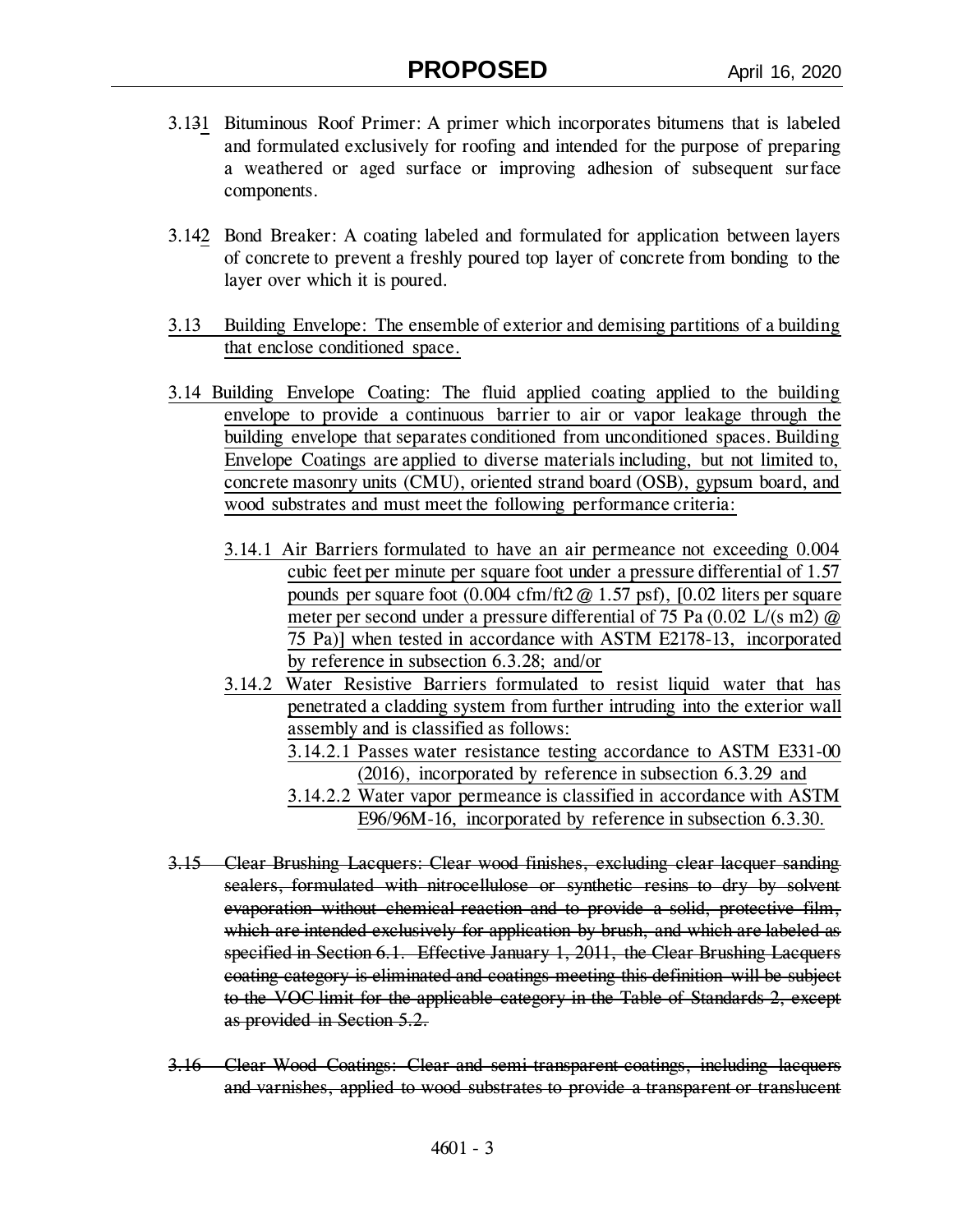solid film. Effective January 1, 2011, the Clear Wood coating category is eliminated and coatings meeting this definition will be subject to the VOC limit for the applicable category in the Table of Standards 2, except as provided in Section 5.2.

- 3.175 Coating: A material applied onto or impregnated into a substrate for protective, decorative, or functional purposes. Such materials include, but are not limited to, paints, varnishes, sealers, and stains.
- 3.186 Colorant: A concentrated pigment dispersion in water, solvent, and/or binder that is added to an architectural coating after packaging in sale units to produce the desired color. Colorants must be labeled in accordance with Section 6.1.12.
- 3.197 Concrete Curing Compound: A coating labeled and formulated for application to freshly poured concrete to retard the evaporation of water, or harden or dustproof the surface of freshly poured concrete.
- 3.2018 Concrete/Masonry Sealer: A clear or opaque coating that is labeled and formulated primarily for application to concrete and masonry surfaces to prevent penetration of water, provide resistance against abrasion, alkalis, acids, mildew, staining, or ultraviolet light, or harden or dustproof the surface of aged or cured concrete.
- 3.2119 Driveway Sealer: A coating labeled and formulated for application to worn asphalt driveway surfaces to fill cracks, seal the surface to provide protection, or to restore or preserve the appearance.
- 3.220 Dry Fog Coating: A coating labeled and formulated only for spray application such that overspray droplets dry before subsequent contact with incidental surfaces in the vicinity of the surface coating activity.
- 3.2321 EPA: United States Environmental Protection Agency.
- 3.2422 Exempt Compound: A compound identified as exempt under the definition of Volatile Organic Compound (VOC), as defined in Rule 1020 (Definitions).
- 3.2523 Faux Finishing Coating: A coating labeled and formulated to meet one or more of the following criteria:
	- 3.2523.1 A glaze or textured coating used to create artistic effects, including, but not limited to: dirt, suede, old age, smoke damage, and simulated marble and wood grain; or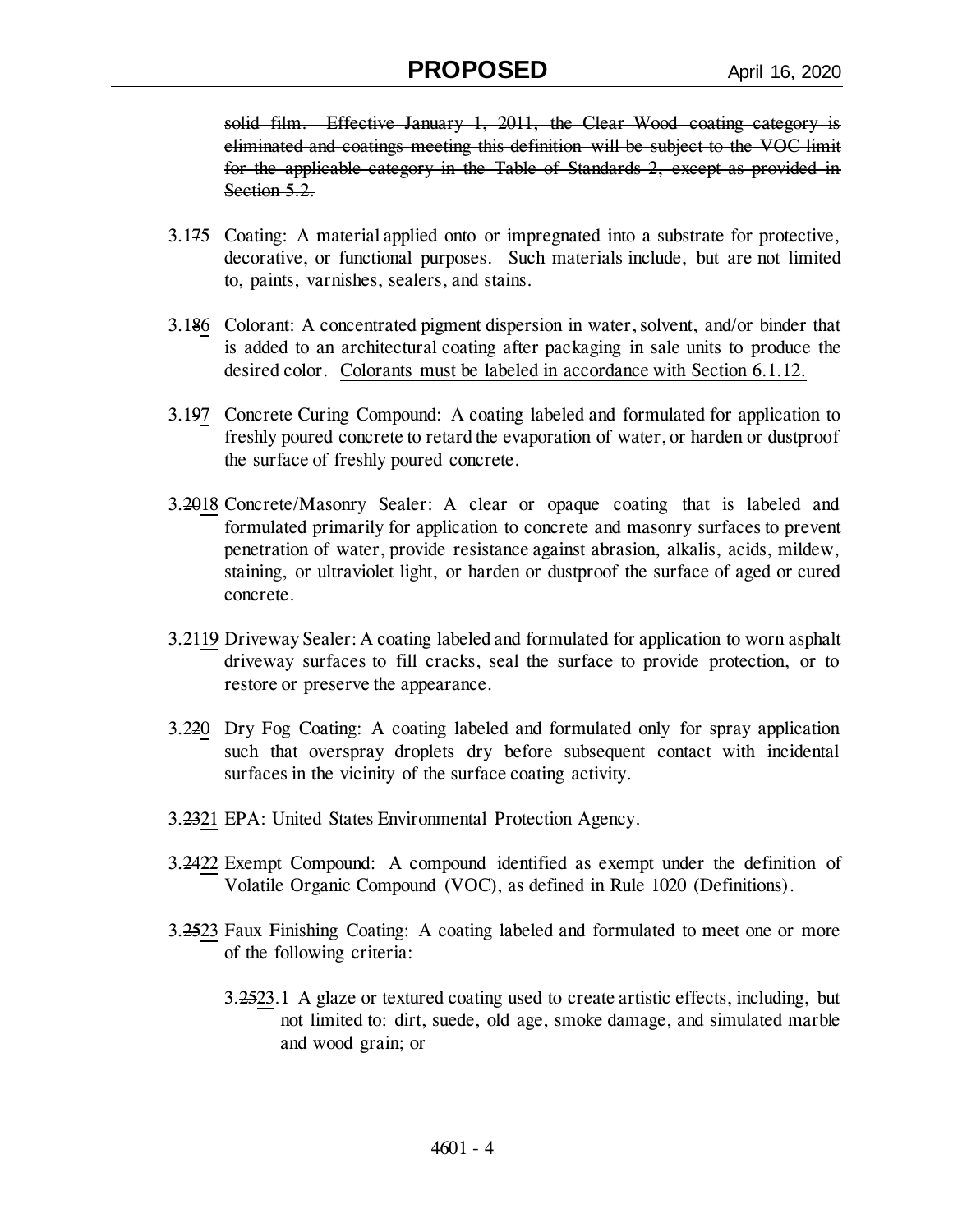- 3.2523.2 A decorative coating used to create a metallic, iridescent, or pearlescent appearance and that contains at least 48 grams of pearlescent mica pigment or other iridescent pigment per liter of coating as applied (at least 0.4 pounds per gallon); or
- 3.2523.3 A decorative coating used to create a metallic appearance and that contains less than 48 grams of elemental metallic pigment per liter of coating as applied (less than 0.4 pounds per gallon) when tested in accordance with SCAQMD Method 318-95, incorporated by reference in Section 6.3.89; or
- 3.2523.4 A decorative coating used to create a metallic appearance and that contains greater than 48 grams of elemental metallic pigment per liter of coating as applied (greater than 0.4 pounds per gallon) and which requires a clear topcoat to prevent the degradation of the finish under normal use conditions. The metallic pigment content shall be determined in accordance with SCAQMD Method 318-95, incorporated by reference in Section 6.3.89; or
- 3.2523.5 A clear topcoat to seal and protect a Faux Finishing coating that meets the requirements of Sections 3.2523.1, 3.2523.2, 3.2523.3, or 3.2523.4. These clear topcoats must be sold and used solely as part of a Faux Finishing coating system, and must be labeled in accordance with Section 6.1.4.
- 3.264 Fire-Resistive Coating: A coating labeled and formulated to protect structural integrity by increasing the fire endurance of interior or exterior steel and other structural materials. The Fire-Resistive coating category includes sprayed fire resistive materials and intumescent fire resistive coatings that are used to bring structural materials into compliance with federal, state, and local building code requirements. The fire-resistant coatings shall be tested in accordance with ASTM E119-0718ce1, incorporated by reference in Section 6.3.67. Fire Resistive coatings and testing agencies must be approved by building code officials.
- 3.275 Fire-Retardant Coating: A coating labeled and formulated to retard ignition and flame spread, that has been fire tested and rated by a testing agency approved by building code officials for use in bringing building and construction materials into compliance with federal, state and local building code requirements. The fireretardant coating and the testing agency must be approved by building code officials. The fire-retardant coating shall be tested in accordance with ASTM E84-0718b incorporated by reference in Section 6.3.56. Effective January 1, 2011, the Fire-Retardant Coating category is eliminated and coatings meeting this definition will be subject to the VOC limit for the applicable category in the Table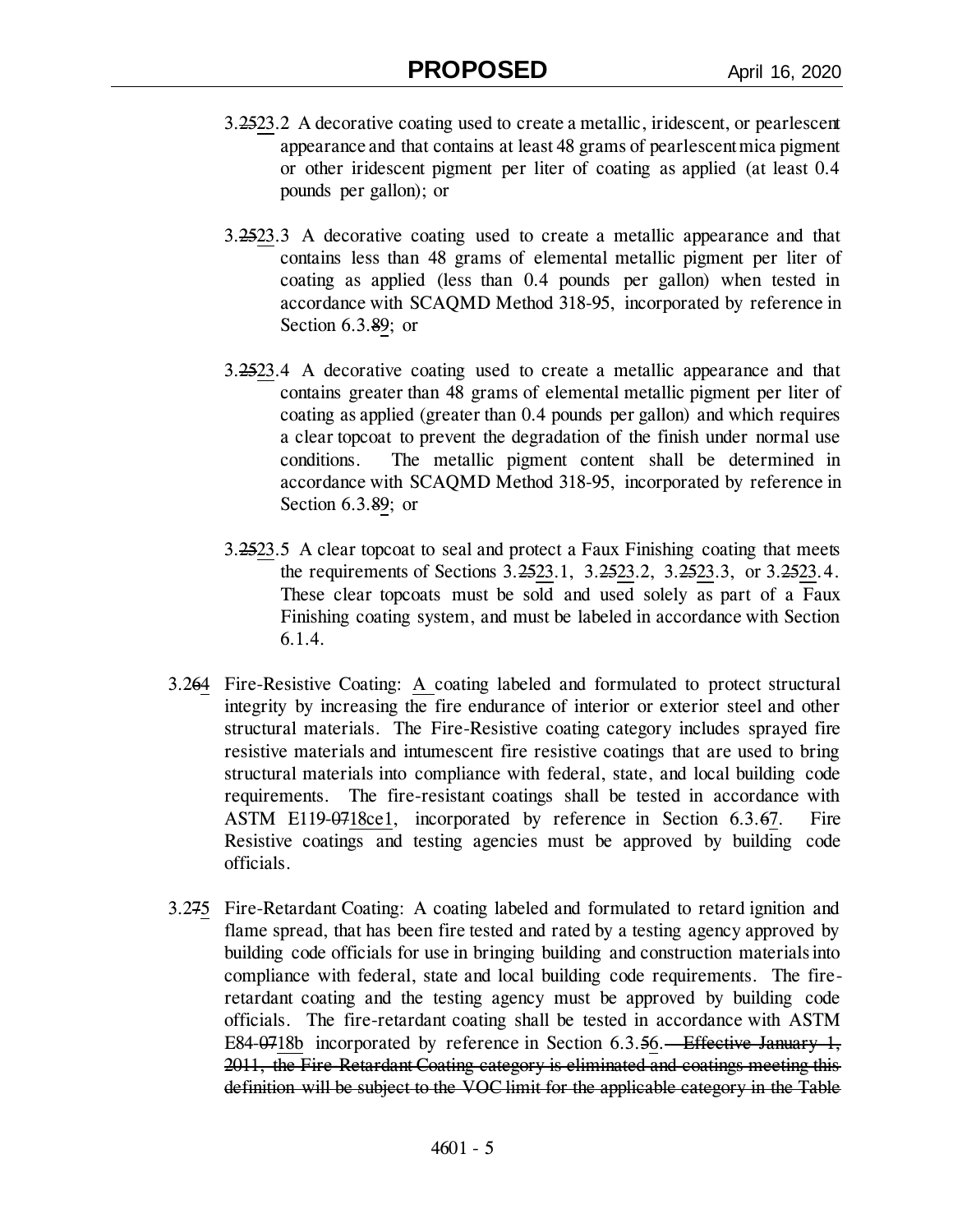of Standards 2, except as provided in Section 5.2. Effective January 1, 2010, the Fire Retardant coating category is eliminated and coatings with fire retardant properties will be subject to the VOC limit of their primary category (e.g., Flat, Nonflat, etc.).

- 3.286 Flat Coating: A coating that is not defined under any other definition in this rule and that registers gloss less than 15 on an 85-degree meter or less than 5 on a 60 degree meter according to ASTM D523-89 (1999)14 (2018), incorporated by reference in Section 6.3.78.
- 3.297 Floor Coating: An opaque coating that is labeled and formulated for application to flooring, including, but not limited to, decks, porches, steps, garage floors, and other horizontal surfaces which may be subject to foot traffic.
- 3.30 Flow Coating: A coating labeled and formulated exclusively for use by electric power companies or their subcontractors to maintain the protective coating systems present on utility transformer units. Effective January 1, 2011, the Flow coating category is eliminated and coatings meeting this definition will be subject to the VOC limit for the applicable category in the Table of Standards 2, except as provided in Section 5.2.
- 3.3128 Form-Release Compound: A coating labeled and formulated for application to a concrete form to prevent the freshly poured concrete from bonding to the form. The form may consist of wood, metal, or some material other than concrete.
- 3.3229 Graphic Arts Coating or Sign Paint: A coating labeled and formulated for handapplication by artists using brush, airbrush, or roller techniques to indoor and outdoor signs (excluding structural components) and murals including lettering enamels, poster colors, copy blockers, and bulletin enamels.
- 3.330 High-Temperature Coating: A high performance coating labeled and formulated for application to substrates exposed continuously or intermittently to temperatures above  $204^{\circ}$ C (400 $^{\circ}$ F).
- 3.3431 Industrial Maintenance Coating: A high performance architectural coating, including primers, sealers, undercoaters, intermediate coats, and topcoats, formulated for application to substrates including floors, exposed to one or more of the following extreme environmental conditions listed in Sections 3.3431.1 through 3.3431.5 and labeled as specified in Section 6.1:
	- 3.3431.1 Immersion in water, wastewater, or chemical solutions (aqueous and non-aqueous solutions), or chronic exposure of interior surfaces to moisture condensation; or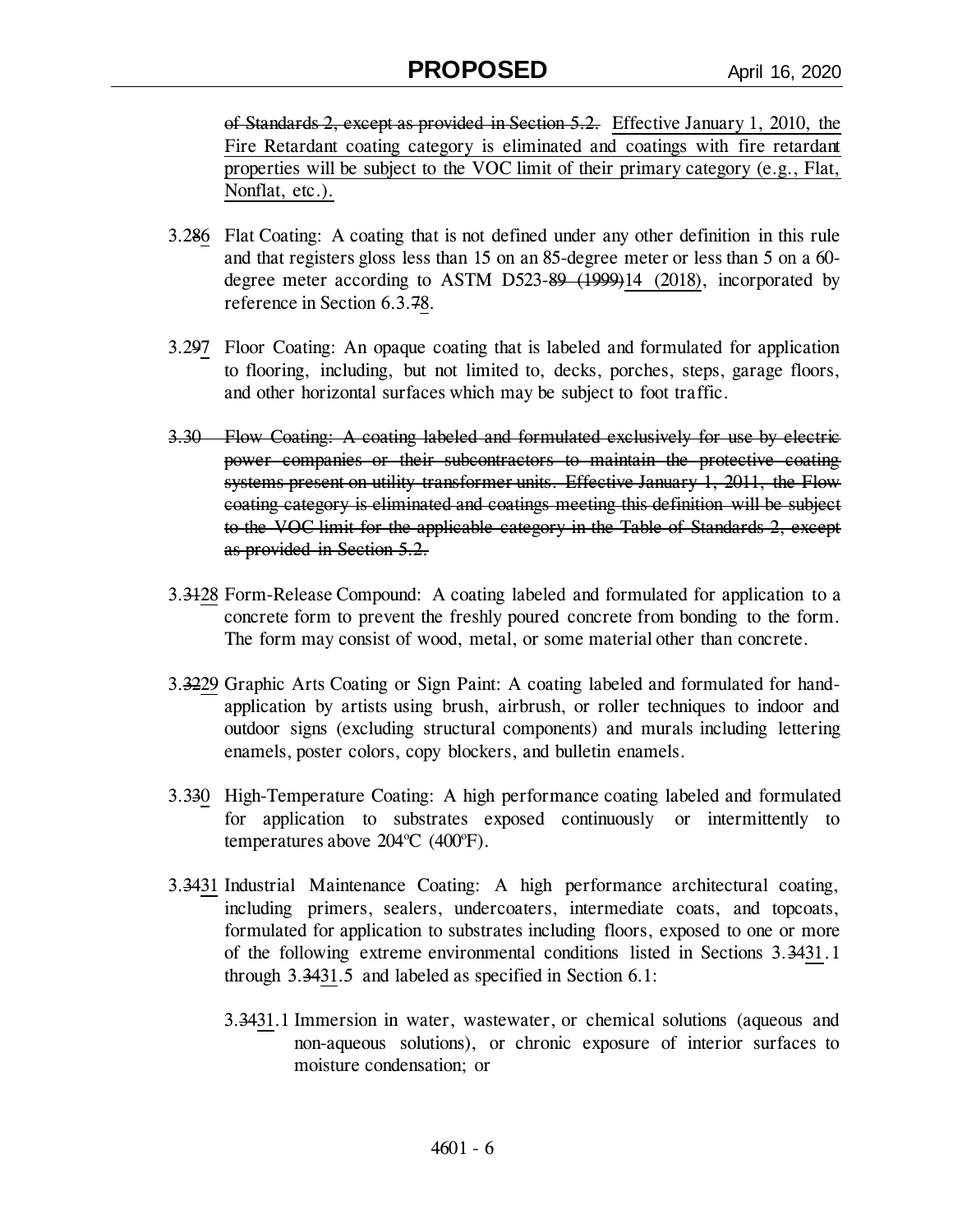- 3.3431.2 Acute or chronic exposure to corrosive, caustic or acidic agents, or to chemicals, chemical fumes, or chemical mixtures or solutions; or
- 3.3431.3 Frequent exposure to temperatures above  $121^{\circ}C$  (250 $^{\circ}F$ ); or
- 3.3431.4 Frequent heavy abrasion, including mechanical wear and frequent scrubbing with industrial solvents, cleansers, or scouring agents; or
- 3.3431.5 Exterior exposure of metal structures and structural components.
- 3.32 Interior Stain: A stain labeled and formulated exclusively for use on interior surfaces.
- 3.33 Intumescent: A material that swells as a result of heat exposure, thus increasing in volume and decreasing in density.
- 3.354 Lacquer: A clear or opaque wood coating, including clear lacquer sanding sealers, formulated with cellulosic or synthetic resins to dry by evaporation without chemical reaction and to provide a solid, protective film. Effective January 1, 2011, the Lacquer category is eliminated and coatings meeting this definition will be subject to the VOC limit for the applicable category in the Table of Standards 2, except as provided in Section 5.2.
- 3.365 Low Solids Coating: A coating containing 0.12 kilogram or less of solids per liter (1 pound or less of solids per gallon) of coating material as recommended for application by the manufacturer. The VOC content for low solids coatings shall be calculated pursuant to VOC Actual.
- 3.3736 Magnesite Cement Coating: A coating labeled and formulated for application to magnesite cement decking to protect the magnesite cement substrate from erosion by water.
- 3.3837 Manufacturer's Maximum Thinning Recommendation: The maximum recommendation for thinning that is indicated on the label or lid of the coating container.
- 3.38 Market: To facilitate sales through third party vendors including, but not limited to, catalog or ecommerce sales that bring together buyers and sellers. For the purposes of this rule, market does not mean to generally promote or advertise coatings.
- 3.39 Mastic Texture Coating: A coating labeled and formulated to cover holes and minor cracks and to conceal surface irregularities, and is applied in a single coat of at least 10 mils (at least 0.010 inch) dry film thickness.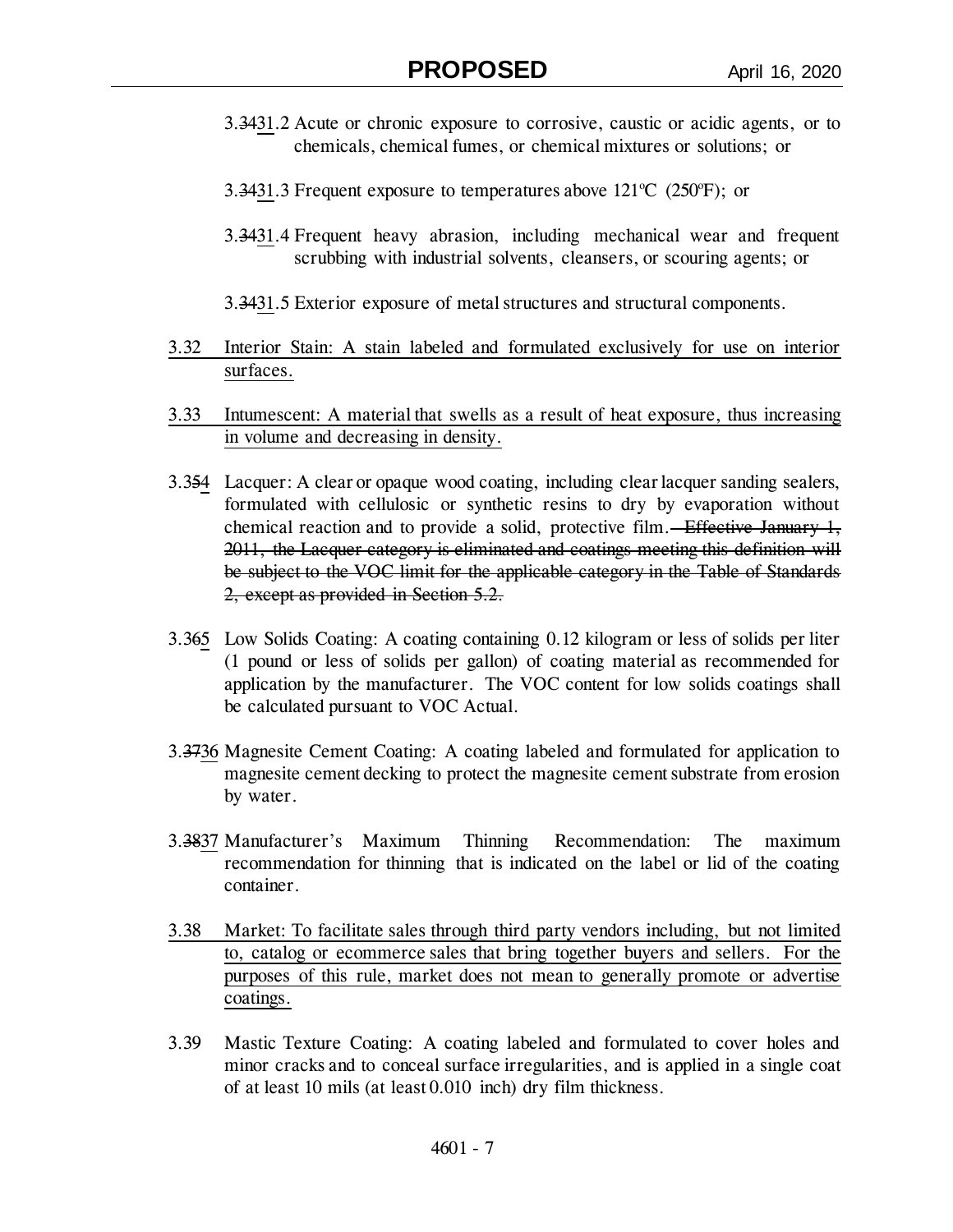- 3.40 Medium Density Fiberboard: A composite wood product, panel, molding, or other building material composed of cellulosic fibers (usually wood) made by dry forming and pressing of a resinated fiber mat.
- 3.41 Metallic Pigmented Coating: A coating that is labeled and formulated to provide a metallic appearance. Metallic Pigmented coatings must contain at least 48 grams of elemental metallic pigment (excluding zinc) per liter of coating as applied (at least 0.4 pounds per gallon), when tested in accordance with SCAQMD Method 318-95, incorporated by reference in Section 6.3.89. The metallic Pigmented Coating category does not include coatings applied to roofs, or Zinc-Rich Primers.
- 3.42 Multi-Color Coating: A coating that is packaged in a single container and that is labeled and formulated to exhibits more than one color when applied in a single coat.
- 3.43 Nonflat Coating: A coating that is not defined under any other definition in this rule and that registers a gloss of 15 or greater on an 85-degree meter and 5 or greater on a 60-degree meter according to ASTM D523-89 (1999)14 (2018), incorporated by reference in Section 6.3.78.
- 3.44 Nonflat High Gloss Coating: A nonflat coating that registers a gloss of 70 or greater on a 60-degree meter according to ASTM D523-89 (1999), incorporated by reference in Section 6.3.7. Nonflat – High Gloss Coatings must be labeled in accordance with Section 6.1.12.
- 3.4544 Particleboard: A composite wood product panel, molding, or other building material composed of cellulosic material (usually wood) in the form of discrete particles, as distinguished from fibers, flakes, or strands, which are pressed together with resin.
- 3.4645 Pearlescent: Exhibiting various colors depending on the angles of illumination and viewing, as observed in mother-of-pearl.
- 3.4746Plywood: A panel product consisting of layers of wood veneers or composite core pressed together with resin. Plywood includes panel products made by either hot or cold pressing (with resin) veneers to a platform.
- 3.4847Post-Consumer Coating: Finished coatings generated by a business or consumer that have served their intended end uses, and are recovered from or otherwise diverted from the waste stream for the purpose of recycling.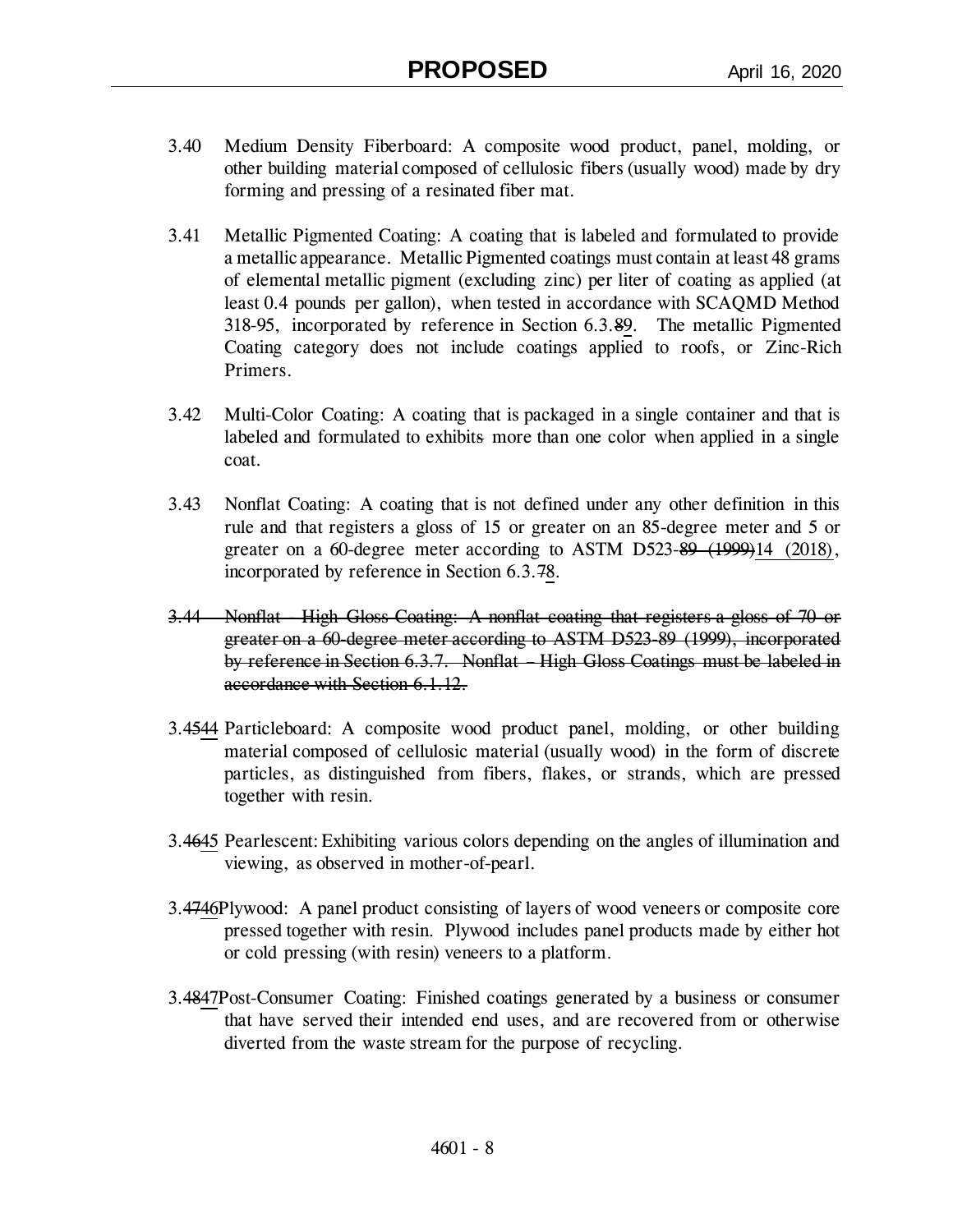- 3.4948Pre-Treatment Wash Primer: A primer that contains a minimum of 0.5 percent acid, by weight, when tested in accordance with ASTM D1613-0617 incorporated by reference in Section 6.3.910, that is labeled and formulated for application directly to bare metal surfaces to provide corrosion resistance and to promote adhesion of subsequent topcoats.
- 3.5049 Primer, Sealer, and Undercoater: A coating labeled and formulated to provide a firm bond between the substrate and the subsequent coatings, prevent subsequent coatings from being absorbed by the substrate, prevent harm to subsequent coatings by materials in the substrate, provide a smooth surface for the subsequent application of coatings, provide a clear finish coat to seal the substrate, or to block materials from penetrating into or leaching out of a substrate.
- 3.51 Quick-Dry Enamel: A nonflat coating that is labeled as specified in Section 6.1 and that is formulated to have the following characteristics:
	- 3.51.1 Is capable of being applied directly from the container under normal conditions with ambient temperatures between 16 and  $27^{\circ}C$  (60 and  $80^{\circ}F$ );
	- 3.51.2 Sets to touch in 2 hours or less, is tack free in 4 hours or less, and dries hard in 8 hours or less by the mechanical test method; and
	- 3.51.3 Has a dried film gloss of 70 or above on a 60 degree meter.
	- 3.51.4 Effective January 1, 2011, the Quick-Dry Enamel coating category is eliminated and coatings meeting this definition will be subject to the VOC limit for the applicable category in the Table of Standards 2, except as provided in Section 5.2.
- 3.52 Quick-Dry Primer, Sealer, and Undercoater: A primer, sealer, or undercoater that is dry to the touch in 30 minutes and can be recoated in 2 hours when tested in accordance with ASTM D1640-95 incorporated by reference in Section 6.3.10. Effective January 1, 2011, the Quick-Dry Primer, Sealer, and Undercoater coating category is eliminated and coatings meeting this definition will be subject to the VOC limit for the applicable category in the Table of Standards 2, except as provided in Section 5.2.
- 3.5350 Reactive Penetrating Sealer: A clear or pigmented coating that is formulated for application to above-grade concrete and masonry substrates to provide protection from water and waterborne contaminants, including, but not limited to, alkalis, acids, and salts. Reactive Penetrating Sealers must penetrate into concrete and masonry substrates and chemically react to form covalent bonds with naturally occurring minerals in the substrate. Reactive Penetrating Sealers line the pores of concrete and masonry substrates with a hydrophobic coating, but do not form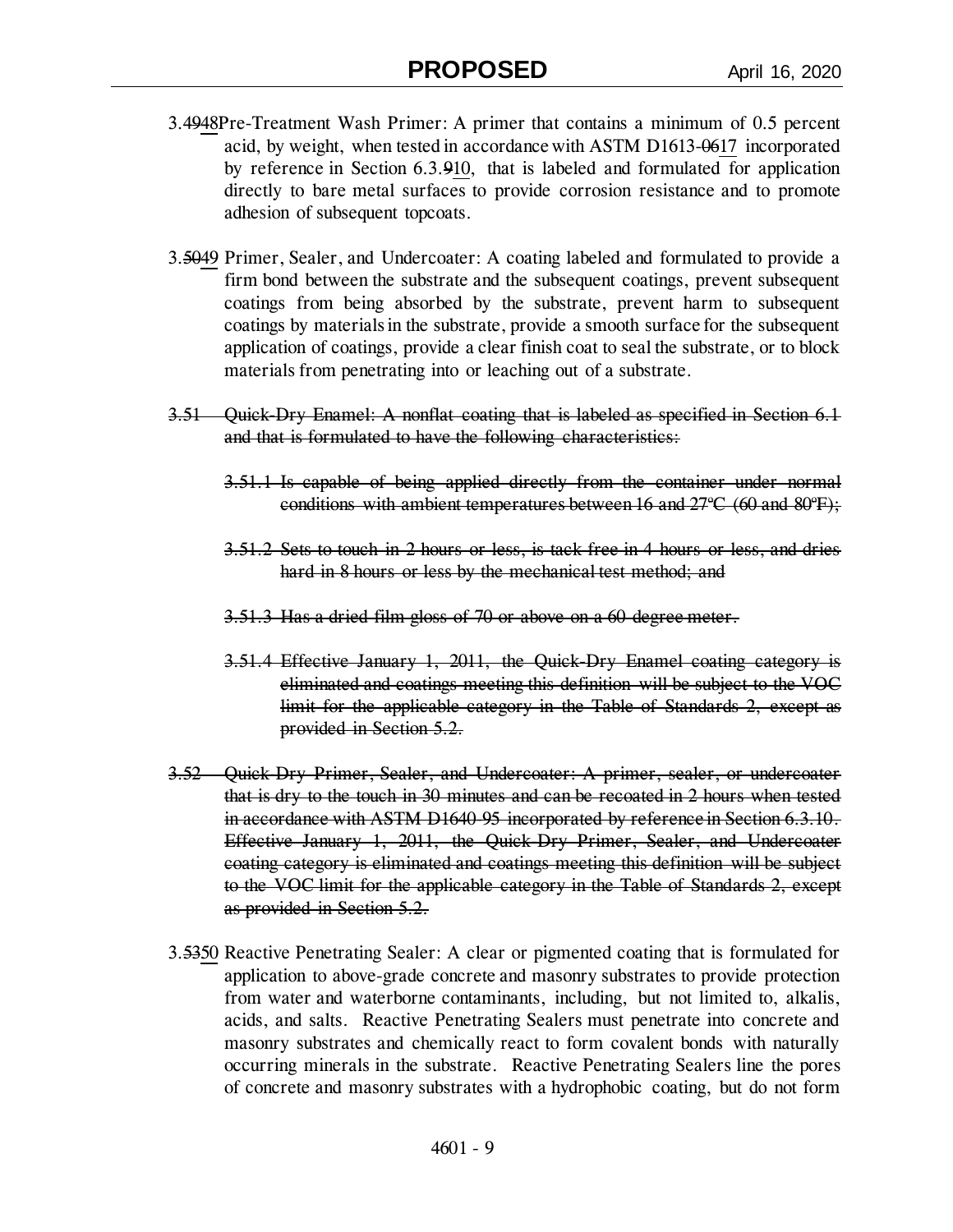a surface film. Reactive Penetrating Sealers must meet all of the following criteria:

- 3.5350.1 The Reactive Penetrating Sealer must improve water repellency at least 80 percent after application on a concrete or masonry substrate. This performance must be verified on standardized test specimens, in accordance with one or more of the following standards, incorporated by reference in Section 6.3.254: ASTM C67-07/C67M-18, or ASTM C97- 02/97M-18, or ASTM C140-06/C140M-18a; and
- 3.5350.2 The Reactive Penetrating Sealer must not reduce the water vapor transmission rate by more than 2 percent after application on a concrete or masonry substrate. This performance must be verified on standardized test specimens, in accordance with ASTM E96/E96M-05,provide a breathable waterproof barrier for concrete or masonry surfaces that does not prevent or substantially retard water vapor transmission. This performance must be verified on standardized test specimens, in accordance with ASTM E96/96M-16 or ASTM D6490-99 (2014), incorporated by reference in Section 6.3.265; and
- 3.5350.3 Products labeled and formulated for vehicular traffic surface chloride screening applications must meet the performance criteria listed in the National Cooperative Highway Research Report 244 (1981) incorporated by reference in Section 6.3.276.
- 3.5350.4 Reactive Penetrating Sealers must be labeled in accordance with Section 6.1.108.
- 3.5451 Recycled Coating: An architectural coating formulated such that it contains a minimum of 50 percent by volume post-consumer coating, with a maximum of 50 percent by volume secondary industrial materials or virgin materials.
- 3.5552 Residential: Areas where people reside or lodge, including, but not limited to, single and multiple family dwellings, condominiums, mobile homes, apartment complexes, motels, and hotels.
- 3.5653 Roof Coating: A non-bituminous coating labeled and formulated for application to roofs for the primary purpose of preventing water penetration, reflecting ultraviolet light, or reflecting solar radiation.
- 3.5754 Rust Preventative Coating: A coating formulated to prevent the corrosion of metal surfaces for direct-to-metal coating or a coating intended for application over rusty, previously coated surfaces. The Rust Preventative category does not include coatings that are required to be applied as a topcoat over a primer; or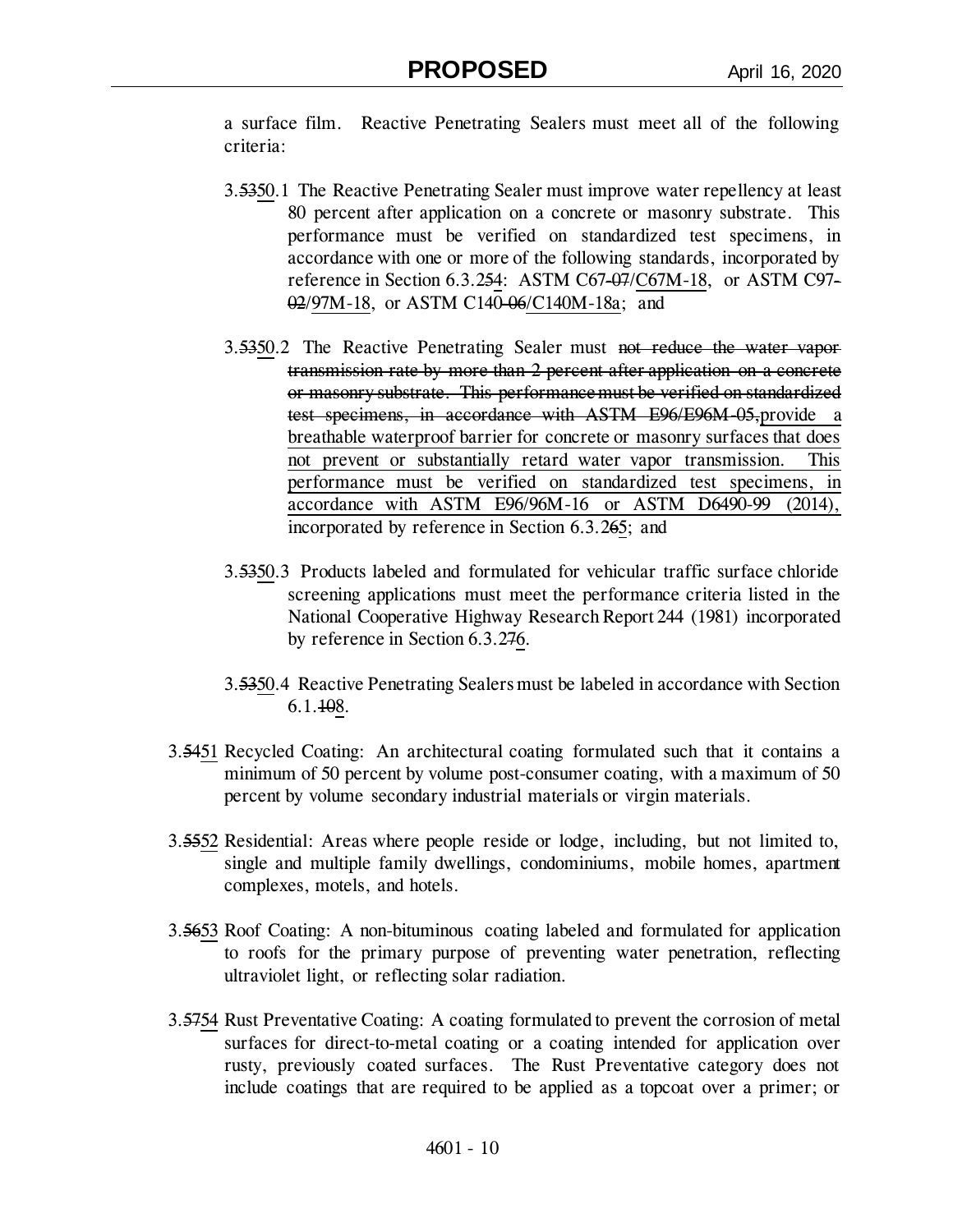coatings that are intended for use on wood or any other nonmetallic surface. Rust preventative coatings are for metal substrates only and must be labeled as such, in accordance with the labeling requirements in Section 6.1.76.

- 3.5855 Sanding Sealer: A clear or semi-transparent wood coating labeled and formulated for application to bare wood to seal the wood and to provide a coat that can be abraded to create a smooth surface for subsequent applications of coatings. $-A$ sanding sealer that also meets the definition of a lacquer is not included in this category, but is included in the lacquer category. Effective January 1, 2011, the Sanding Sealer coating category is eliminated and coatings meeting this definition will be subject to the VOC limit for the applicable category in the Table of Standards 2, except as provided in Section 5.2.
- 3.5956 Secondary Industrial Materials: Products or by-products of the paint manufacturing process that are of known composition and have economic value but can no longer be used for their intended purpose.
- 3.6057 Semitransparent Coating: A coating that contains binders and colored pigments and is formulated to change the color of the surface, but not conceal the grain pattern or texture.
- 3.6158 Shellac: A clear or opaque coating formulated solely with the resinous secretions of the lac beetle *(Laciffer lacca)* and formulated to dry by evaporation without a chemical reaction.
- 3.6259 Shop Application: Application of a coating to a product or a component of a product in or on the premises of a factory or a shop as part of a manufacturing, production, or repairing process (e.g., original equipment manufacturing coatings).
- 3.6360 Solicit: To require for use or to specify, by written or oral contract.
- 3.6461Specialty Primer, Sealer, and Undercoater:
	- 3.64.1 Effective through December 31, 2011: A coating labeled as specified in Section 6.1 and that is formulated for application to a substrate to seal fire, smoke or water damage; to condition excessively chalky surfaces, or to block stains. An excessively chalky surface is one that is defined as having a chalk rating of four or less as determined by ASTM D4214-98, incorporated by reference in Section 6.3.11. Specialty Primers, Sealers, and Undercoaters must be labeled in accordance with Section 6.1.8.
	- $3.6461.21$  Effective on and after January 1,  $2012$ : A coating that is formulated for application to a substrate to block water-soluble stains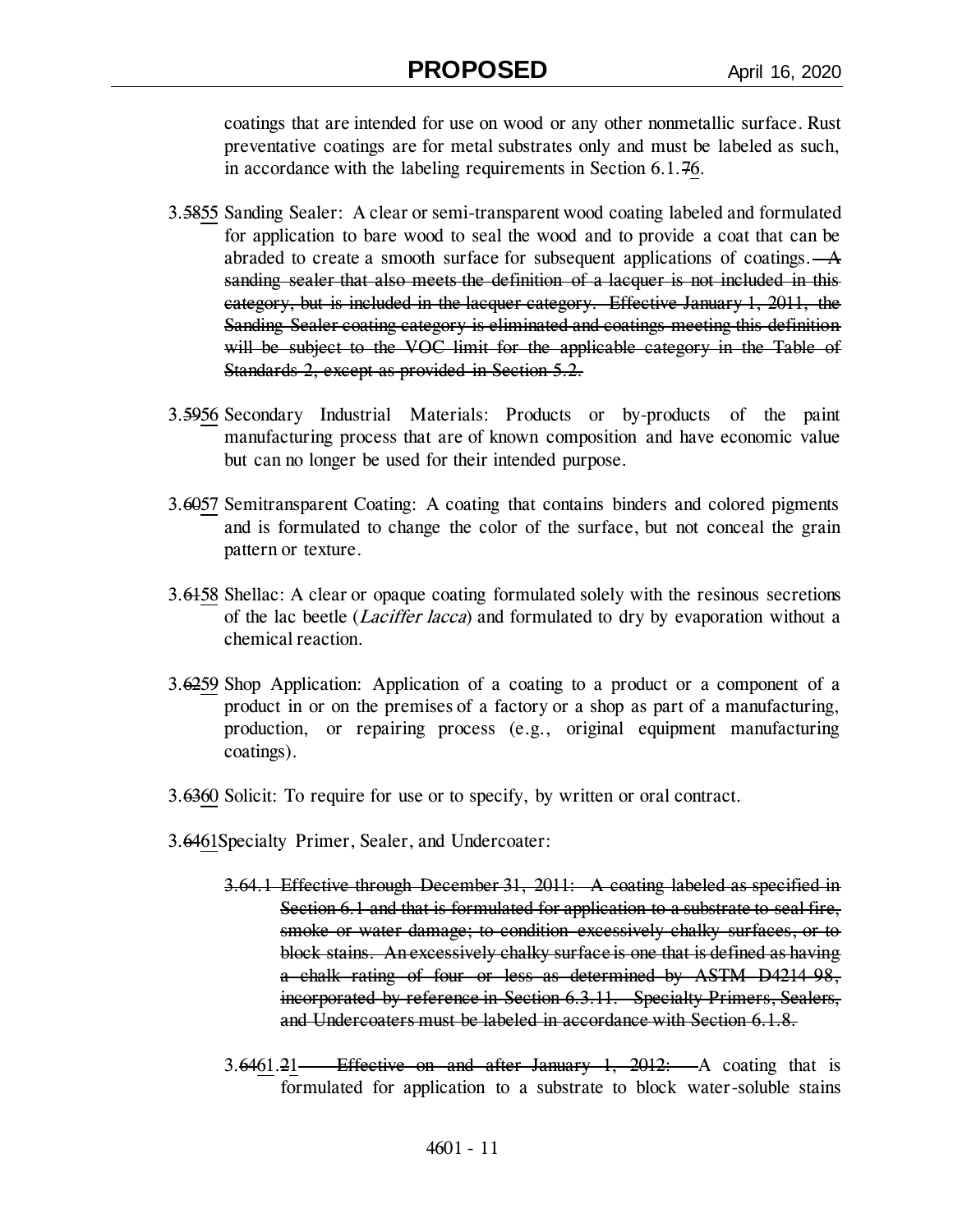resulting from: fire damage, smoke damage, or water damage. Specialty Primers, Sealers, and Undercoaters must be labeled in accordance with Section 6.1.87.

- 3.6562 Stain: A semitransparent or opaque coating labeled and formulated to change the color of a surface but not conceal the grain pattern or texture.
- 3.6663 Stone Consolidant: A coating that is labeled and formulated for application to stone substrates to repair historical structures that have been damaged by weathering or other decay mechanisms. Stone Consolidants must penetrate into stone substrates to create bonds between particles and consolidate deteriorated material. Stone Consolidants must be specified and used in accordance with ASTM E2167-01 (2008), incorporated by reference in Section 6.3.287. Stone Consolidants are for professional use only and must be labeled as such, in accordance with the labeling requirements in Section 6.1.119.
- 3.6764 Swimming Pool Coating: A coating labeled and formulated to coat the interior of swimming pools and to resist swimming pool chemicals. Swimming pool coatings include coatings used for swimming pool repair and maintenance.
- 3.68 Swimming Pool Repair and Maintenance Coating: A rubber based coating labeled and formulated to be used over existing rubber based coatings for the repair and maintenance of swimming pools. Effective January 1, 2011, the Swimming Pool Repair and Maintenance coating category is eliminated and coatings meeting this definition will be subject to the VOC limit for the applicable category in the Table of Standards 2, except as provided in Section 5.2.
- 3.69 Temperature-Indicator Safety Coating: A coating labeled and formulated as a color-changing indicator coating for the purpose of monitoring the temperature and safety of the substrate, underlying piping, or underlying equipment, and for application to substrates exposed continuously or intermittently to temperatures above  $204^{\circ}C$  (400 $^{\circ}F$ ). Effective January 1, 2011, the Temperature-Indicator Safety coating category is eliminated and coatings meeting this definition will be subject to the VOC limit for the applicable category in the Table of Standards 2, except as provided in Section 5.2.
- 3.65 Tile and Stone Sealers: A clear or pigmented sealer that is used for sealing tile, stone or grout to provide resistance against water, alkalis, acids, ultraviolet light or straining and which meets one of the following subcategories:
	- 3.65.1 Penetrating sealers are polymer solutions that cross-link in the substrate and must meet the following criteria: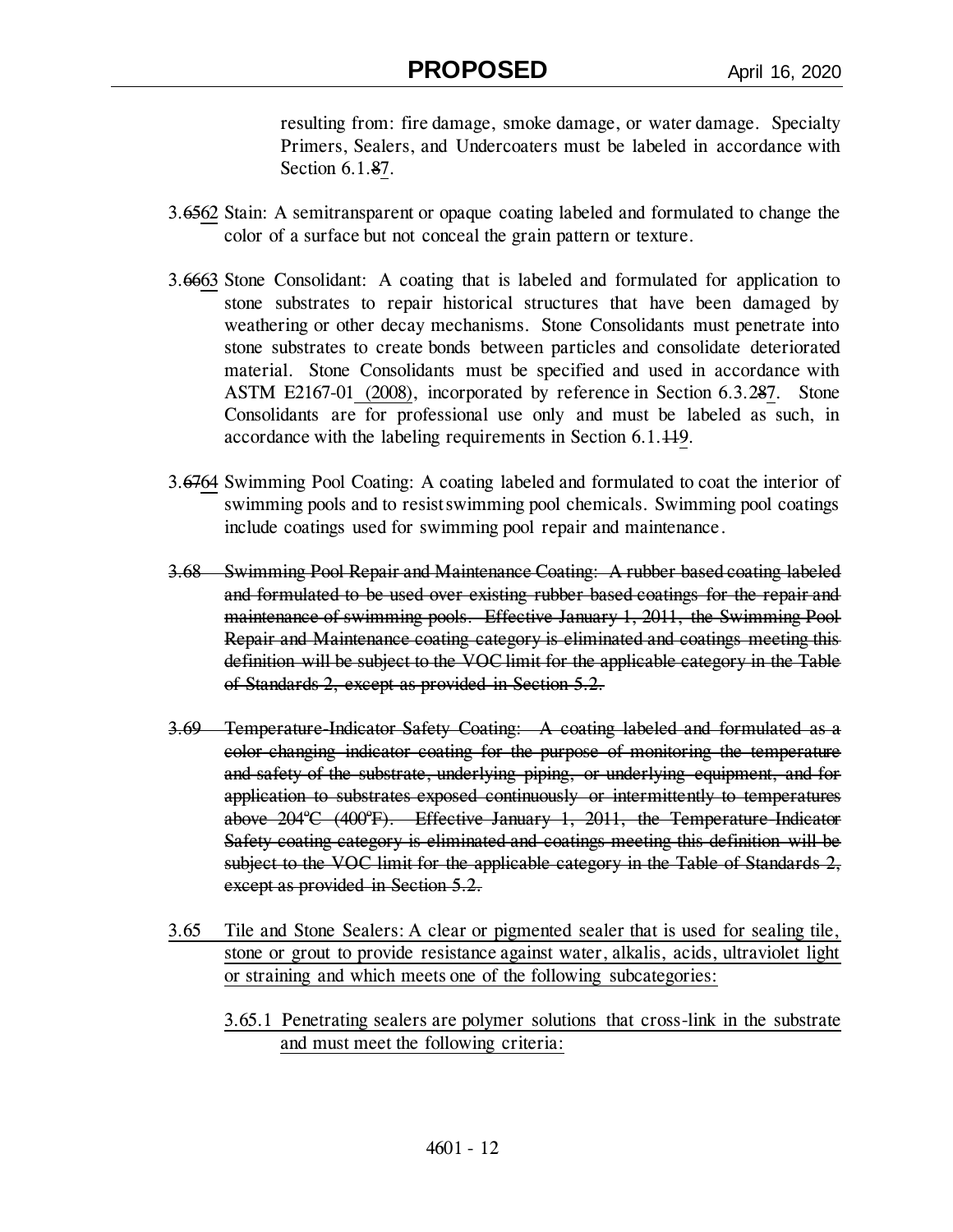- 3.65.1.1 Qualify as a fine particle structure to penetrate dense tile such as porcelain with absorption as low as 0.10 percent per ASTM C373-18, ASTM C97/97M-18, or ASTM C642-13, incorporated by reference in subsection 6.3.31;
- 3.65.1.2 Retain or increase static coefficient of friction per ANSI A137.1 (2012), incorporated by reference in subsection 6.3.32;
- 3.65.1.3 Not create a topical surface film on the tile or stone; and
- 3.65.1.4 Allow vapor transmission per ASTM E96/96M-16, incorporated by subsection 6.3.33.
- 3.65.2 Film forming sealers which leave a protective film on the surface.
- 3.7066 Tint Base: An architectural coating to which colorant is added after packaging in sale units to produce a desired color.
- 3.7167 Traffic Marking Coating: A coating labeled and formulated for marking and striping streets, highways, or other traffic surfaces including, but not limited to, curbs, berms, driveways, parking lots, sidewalks, and airport runways. This coating category also includes Methacrylate Multicomponent Coatings used as traffic marking coatings. The VOC content of Methacrylate Multicomponent Coatings used as traffic marking coatings shall be analyzed by the procedures in 40 CFR Part 59, Subpart D, Appendix A, incorporated by reference in subsection 6.3.16.
- 3.7268Tub and Tile Refinish Coating: A clear or opaque coating that is labeled and formulated exclusively for refinishing the surface of a bathtub, shower, sink, or countertop. Tub and Tile Refinish coatings must meet all of the following criteria:
	- 3.7268.1The coating must have a scratch hardness of 3H or harder and a gouge hardness of 4H or harder. This must be determined on bonderite 1000, in accordance with ASTM D3363-05 (2011)e2, incorporated by reference in Section 6.3.2019; and
	- 3.7268.2 The coating must have a weight loss of 20 milligrams or less after 1,000 cycles. This must be determined with CS-17 wheels on bonderite 1000, in accordance with ASTM D4060-0714, incorporated by reference in Section 6.3.210; and
	- 3.7268.3 The coating must withstand 1,000 hours or more of exposure with few or no #8 blisters. This must be determined on unscribed bonderite, in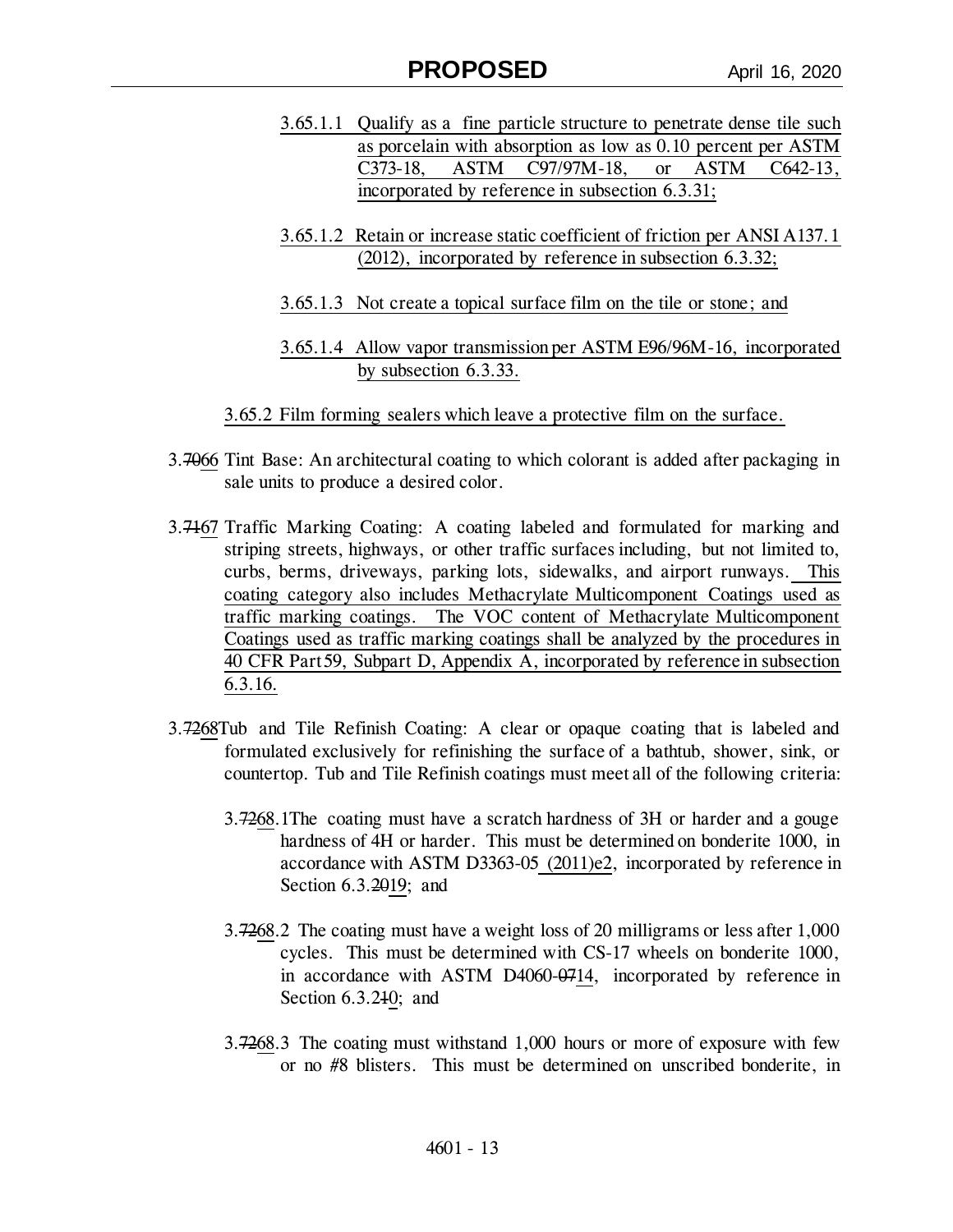accordance with ASTM D4585-99/D4585M-18, and ASTM D714-02e1 (2017), incorporated by reference in Section 6.3.221; and

- 3.7268.4 The coating must have an adhesion rating of 4B or better after 24 hours of recovery. This must be determined on unscribed bonderite, in accordance with ASTM D4585-99/D4585M-18 and ASTM D3359-0217, incorporated by reference in Section 6.3.198.
- 3.73 Varnish: A clear or semi-transparent wood coating, excluding lacquers and shellacs, formulated to dry by chemical reaction on exposure to air. Varnishes may contain small amounts of pigment to color a surface, or to control the final sheen or gloss of the finish. Effective January 1, 2011, the Varnish coating category is eliminated and coatings meeting this definition will be subject to the VOC limit for the applicable category in the Table of Standards 2, except as provided in Section 5.2.
- 3.7469 Veneer: Thin sheets of wood peeled or sliced from logs for use in the manufacture of wood products such as plywood, laminated veneer lumber, or other products.
- 3.7570 Virgin Materials: Materials that contain no post-consumer coatings or secondary industrial materials.
- 3.7671 Volatile Organic Compound (VOC): as defined in Rule 1020 (Definitions).
- 3.7772 VOC Actual: The weight of VOC per volume of coating. VOC Actual applies to coatings or colorants in the Low Solids Coatings category and it is calculated with the following equation:

VOC Actual =  $(Ws - Ww - Wec)$ (Vm)

| Where:     |     |                                                      |
|------------|-----|------------------------------------------------------|
| VOC Actual | $=$ | the grams of VOC per liter of coating (also known as |
|            |     | "Material VOC")                                      |
| Ws         |     | weight of volatiles, in grams                        |
| Ww         | =   | weight of water, in grams                            |
| Wec        | =   | weight of exempt compounds, in grams                 |
| Vm         |     | volume of coating or colorant, in liters             |

3.7873 VOC Content: The weight of VOC per volume of coating or colorant. VOC Content is VOC Regulatory, as defined in Section 3.794, for all coatings or colorants except those in the Low Solids category. For coatings or colorants in the Low Solids category, the VOC Content is VOC Actual, as defined in Section 3.7277. If the coating is a multi-component product, the VOC content is VOC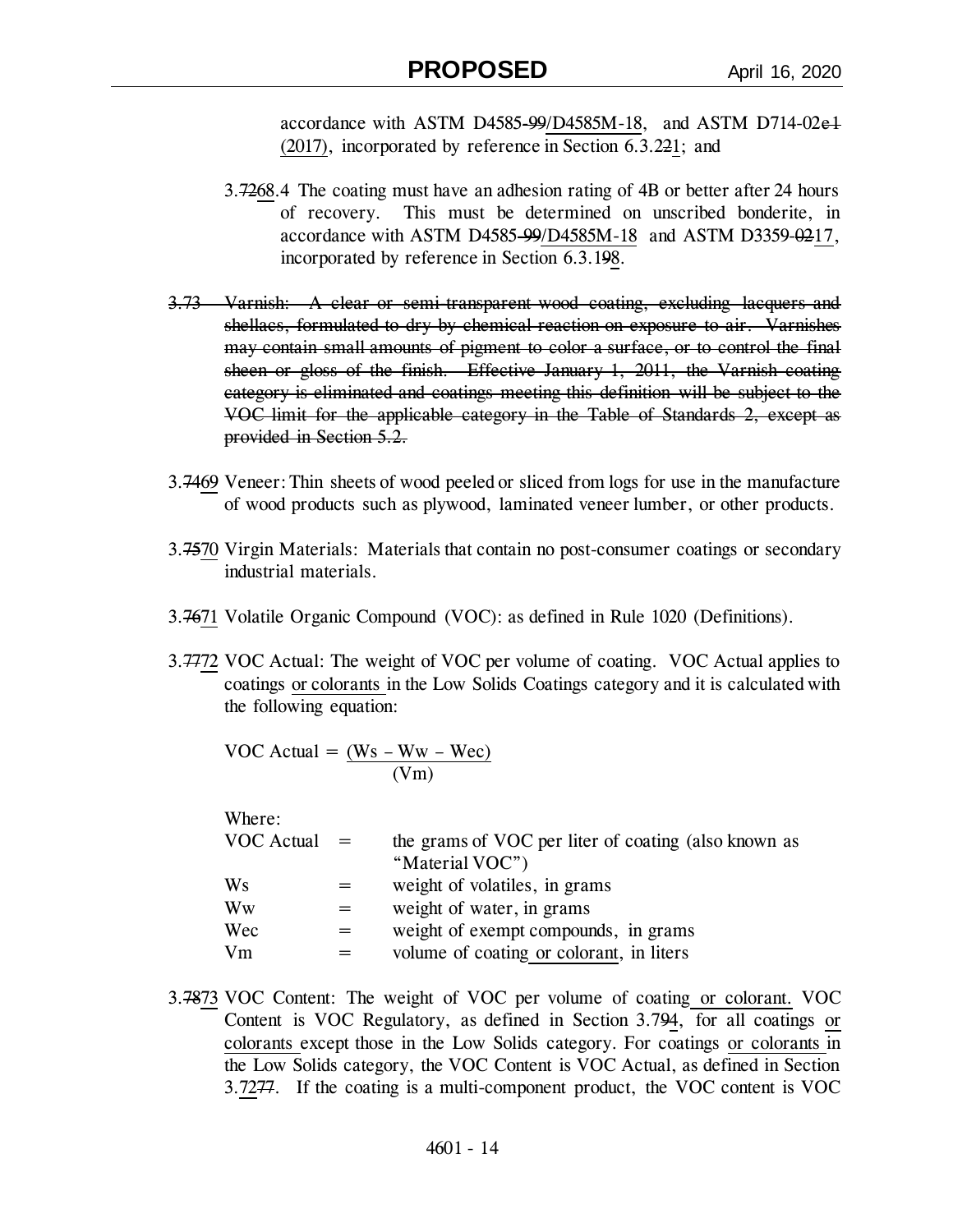Regulatory as mixed or catalyzed. If the coating contains silanes, siloxanes, or other ingredients that generate ethanol or other VOCs during the curing process, the VOC content must include the VOCs emitted during curing.

3.7974 VOC Regulatory: VOC Regulatory is the weight of VOC per volume of coating or colorant, less the volume of water and exempt compounds. It is calculated with the following equation:

VOC Regulatory =  $(Ws - Ww - Wec)$  $(Vm - Vw - Vec)$ 

Where:

VOC Regulatory= grams of VOC per liter of coating or colorant, less water

and

|         | exempt compounds (also known as "Coating VOC") |
|---------|------------------------------------------------|
| Ws      | weight of volatiles, in grams                  |
| Ww      | weight of water, in grams                      |
| Wec     | weight of exempt compounds, in grams           |
| Vm      | volume of coating or colorant, in liters       |
| $V_{W}$ | volume of water, in liters                     |
| Vec     | volume of exempt compounds, in liters          |
|         |                                                |

- 3.80 Waterproofing Concrete/Masonry Sealer: A clear or pigmented film-forming coating that is labeled and formulated for sealing concrete and masonry to provide resistance against water, alkalis, acids, ultraviolet light, and staining. Effective January 1, 2011, the Waterproofing Concrete/Masonry Sealer category is eliminated and coatings meeting this definition will be subject to the VOC limit for the applicable category in the Table of Standards 2, except as provided in Section 5.2.
- 3.8175 Waterproofing Membrane: A clear or opaque coating that is labeled and formulated for application to concrete and masonry surfaces to provide a seamless waterproofing membrane that prevents any penetration of liquid water into the substrate. Waterproofing Membranes are intended for the following waterproofing applications: below-grade surfaces, between concrete slabs, inside tunnels, inside concrete planters, and under flooring materials. Waterproofing Membrane category does not include topcoats that are included in the Concrete/Masonry Sealer category (e.g., parking deck topcoats, pedestrian deck topcoats, etc.). Waterproofing Membranes must meet the following criteria:
	- 3.8175.1 Coating must be applied in a single coat of at least 25 mils (at least 0.025 inch) dry film thickness; and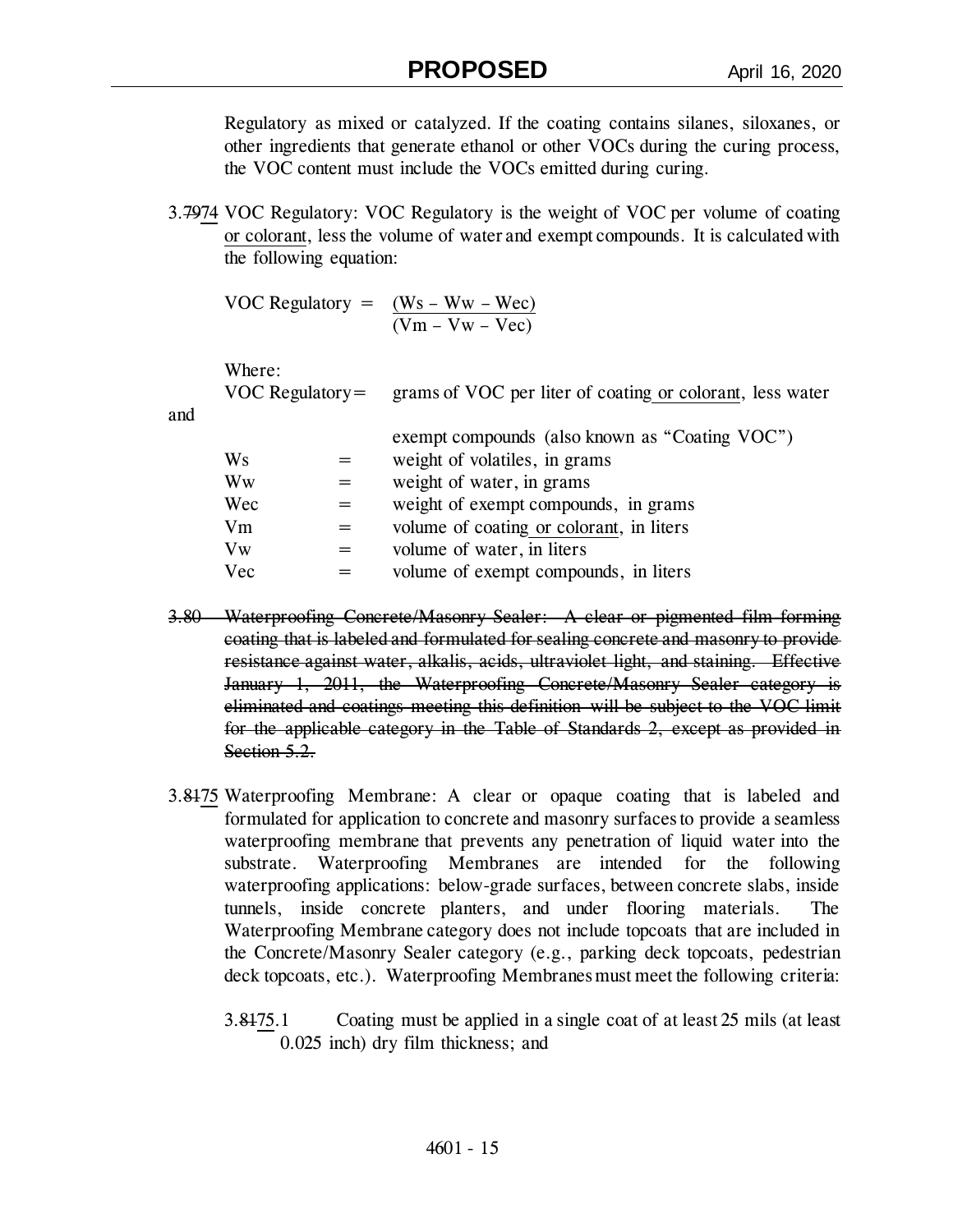- 3.8175.2 Coatings must meet or exceed the requirements contained in ASTM C836-06/C836M-18, incorporated by reference in Section 6.3.232.
- 3.82 Waterproofing Sealer: A coating labeled and formulated for application to a porous substrate for the primary purpose of preventing the penetration of water. Effective January 1, 2011, the Waterproofing Sealer coating category is eliminated and coatings meeting this definition will be subject to the VOC limit for the applicable category in the Table of Standards 2, except as provided in Section 5.2.
- 3.8376 Wood Coatings: Coatings labeled and formulated for application to wood substrates only. The Wood Coatings category includes the following clear and semitransparent coatings: lacquers; varnishes; sanding sealers; penetrating oils; clear stains; wood conditioners used as undercoats; and wood sealers used as topcoats. The Wood Coatings category also includes the following opaque wood coatings: opaque lacquers; opaque sanding sealers; and opaque lacquer undercoaters. The Wood Coatings category does not include clear sealers that are labeled and formulated for use on concrete/masonry surfaces; or coatings intended for substrates other than wood. Wood Coatings must be labeled "For Wood Substrates Only", in accordance with Section 6.1.130.
- 3.8477 Wood Preservative: A coating labeled and formulated to protect exposed wood from decay or insect attack, that is registered with both the U.S. EPA under the Federal Insecticide, Fungicide, and Rodenticide Act (7 United States Code (U.S.C.) Section 136, et seq.) and with the California Department of Pesticide Regulation.
- 3.8578 Wood Substrate: A substrate made of wood, particleboard, plywood, medium density fiberboard, rattan, wicker, bamboo, or composite products with exposed wood grain. Wood Products do not include items comprised of simulated wood.
- 3.8679 Zinc-Rich Primer: A coating that contains at least 65 percent metallic zinc powder or zinc dust by weight of total solids, and is formulated for application to metal substrates to provide a firm bond between the substrate and subsequent applications of coatings. Zinc-Rich Primers are intended for professional use only and are labeled as such, in accordance with the labeling requirements in Section 6.1.11.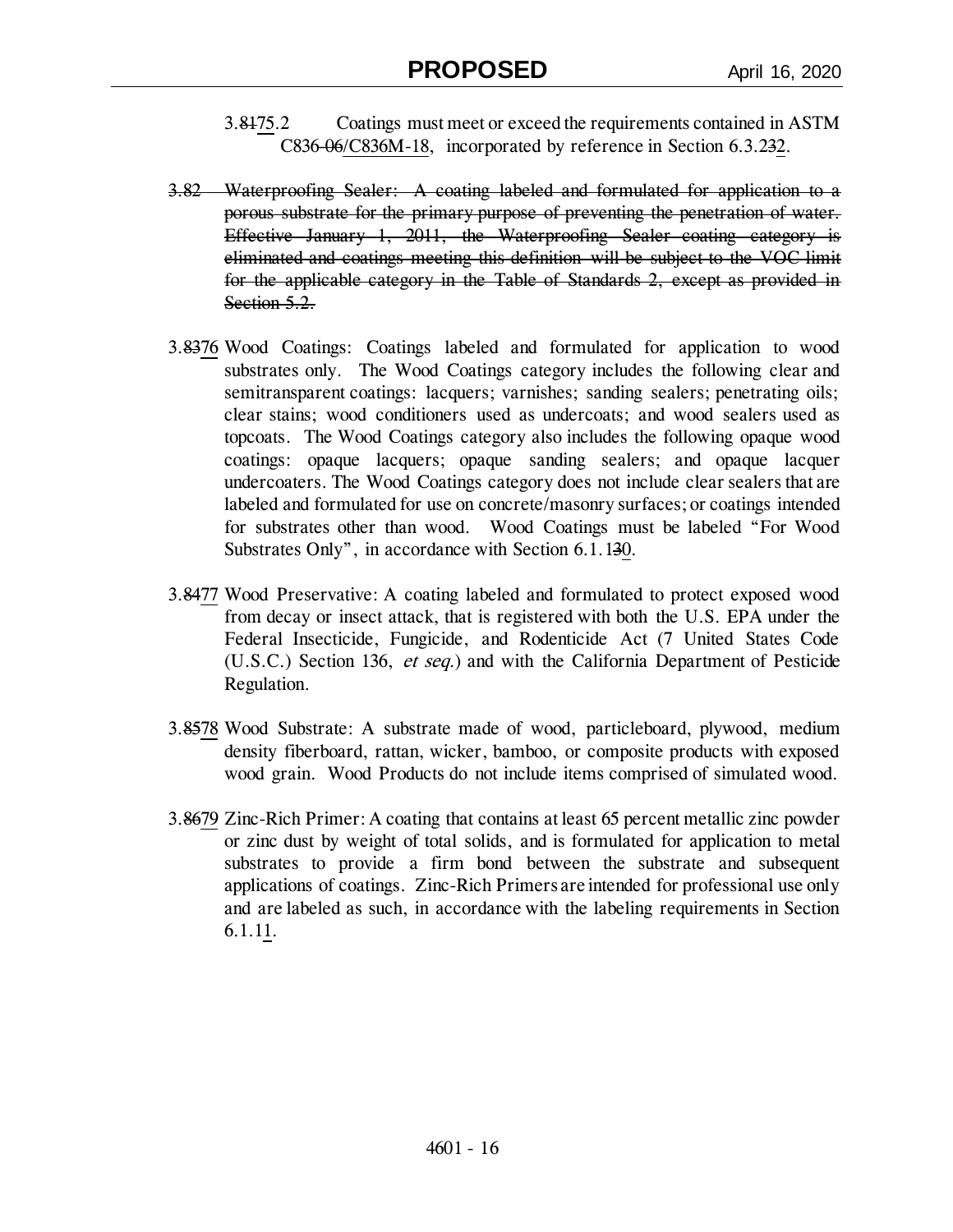## 4.0 Exemptions

- 4.1 The provisions of this rule shall not apply to:
	- 4.1.1 Any architectural coating that is supplied, sold, offered for sale, or manufactured for use outside of the District or for shipment to other manufacturers for reformulation or repackaging.
	- 4.1.2 Any aerosol coating product.
- 4.2 With the exception of Section 6.2 and Section 4.3, the provisions of this rule shall not apply to any architectural coating that is sold in a container with a volume of one liter (1.057 quarts) or less., provided the following requirements are met:
	- 4.2.1 The coating container is not bundled together with other containers of the same specific coating category (listed in Table 1) to be sold as a unit that exceeds one liter (1.057 quart), excluding containers packed together for shipping to a retail outlet, and
	- 4.2.2 The label or any other product literature does not suggest combining multiple containers of the same specific category (listed in Table 1) so that the combination exceeds one liter (1.057 quart).
- 4.3 On and after sixty days following the effective date of EPA final rulemaking that the conditions described in Clean Air Act Sections  $172(c)(9)$  and  $182(c)(9)$  have occurred in the San Joaquin Valley regarding the 2008 8-hour Ozone National Ambient Air Quality Standard, the categories of coatings listed below shall no longer be exempt from the provisions of Table 1 of this rule when sold in containers having capacities of one liter (1.057 quarts) or less:
	- 4.3.1 Bituminous Roof Coatings;
	- 4.3.2 Flat Coatings that are sold in containers having capacities greater than eight fluid ounces;
	- 4.3.3 Magnesite Cement Coatings;
	- 4.3.4 Multi-Color Coatings;
	- 4.3.5 Nonflat Coatings that are sold in containers having capacities greater than eight fluid ounces;
	- 4.3.6 Pre-Treatment Wash Primers;
	- 4.3.7 Reactive Penetrating Sealers;
	- 4.3.8 Shellacs (Clear and Opaque);
	- 4.3.9 Stone Consolidants;
	- 4.3.10 Swimming Pool Coatings;
	- 4.3.11 Tub and Tile Refinishing Coatings;
	- 4.3.12 Wood Coatings, including Lacquers, Varnishes, and Sanding Sealers; and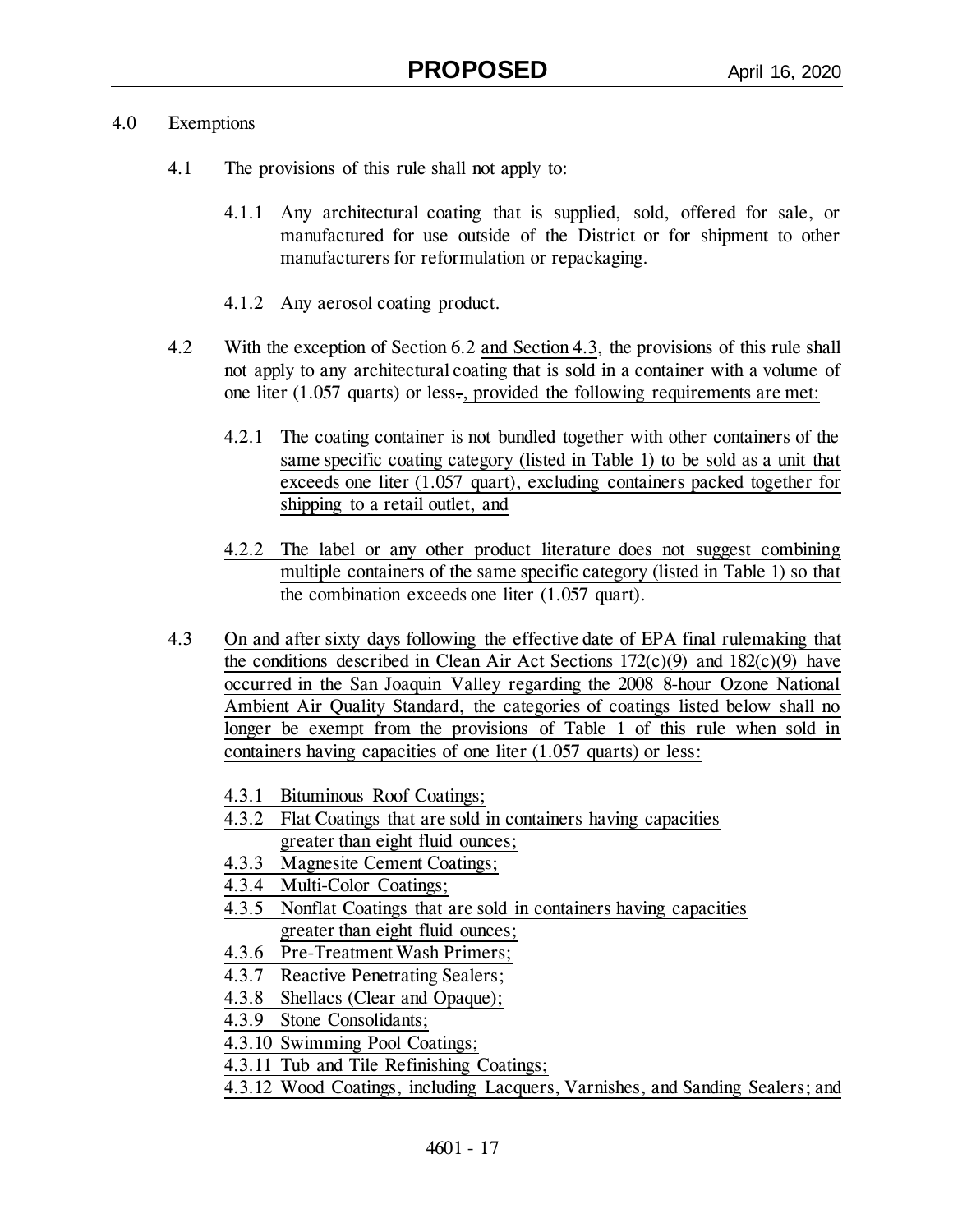4.3.13 Wood Preservatives.

4.4 Colorant added at the factory or at the worksite is not subject to the VOC limits in Table 2. In addition, containers of colorant sold at the point of sale for use in the field or on a job site are also not subject to the VOC limit in Table 2.

### 5.0 Requirements

- 5.1 VOC Content Limits: Except as provided in Sections 5.2 and 5.3, no person shall: manufacture, blend, or repackage for use within the District; or supply, sell, market or offer for sale within the District; or solicit for application or apply within the District any architectural coating or colorant with a VOC content in excess of the corresponding limit specified in the Table of Standards 1 or the Table of Standards 2, after the specified effective date in the Table of Standards 1 or the Table of Standards 2. Limits are expressed as VOC Regulatory, thinned to the manufacturer's maximum thinning recommendation, excluding any colorant added to tint bases.
- 5.2 Most Restrictive VOC Limit: If a coating meets the definition in Section 3.0 for one or more specialty coating categories listed in the Table of Standards 1 or the Table of Standards 2, then that coating is not required to meet the VOC limits for Flat, or Nonflat, or Nonflat High Gloss coatings, but is required to meet the VOC limit for the applicable specialty coating listed in the Table of Standards 1 or the Table of Standards 2. With the exception of the specialty coating categories specified in Sections 5.2.1 through 5.2.12, if a coating is recommended for use in more than one of the specialty coating categories listed in Table 1the Table of Standards, then the most restrictive (or lowest) VOC content limit shall apply. This requirement applies to: usage recommendations that appear anywhere on the coating container, anywhere on any label or sticker affixed to the container, or in any sales, advertising, or technical literature supplied by a manufacturer or anyone acting on their behalf.
	- 5.2.1 Metallic pigmented coatings;
	- 5.2.2 Shellacs;
	- 5.2.3 Pretreatment wash primers;
	- 5.2.4 Industrial maintenance coatings;
	- 5.2.5 Low-solids coatings;
	- 5.2.6 Wood preservatives;
	- 5.2.7 High temperature coatings;
	- 5.2.8 Bituminous roof primers;
	- 5.2.9 Specialty primers, sealers and undercoaters;
	- 5.2.10 Aluminum roof coatings;
	- 5.2.11 Zinc-rich primers; and
	- 5.2.12 Wood Coatings.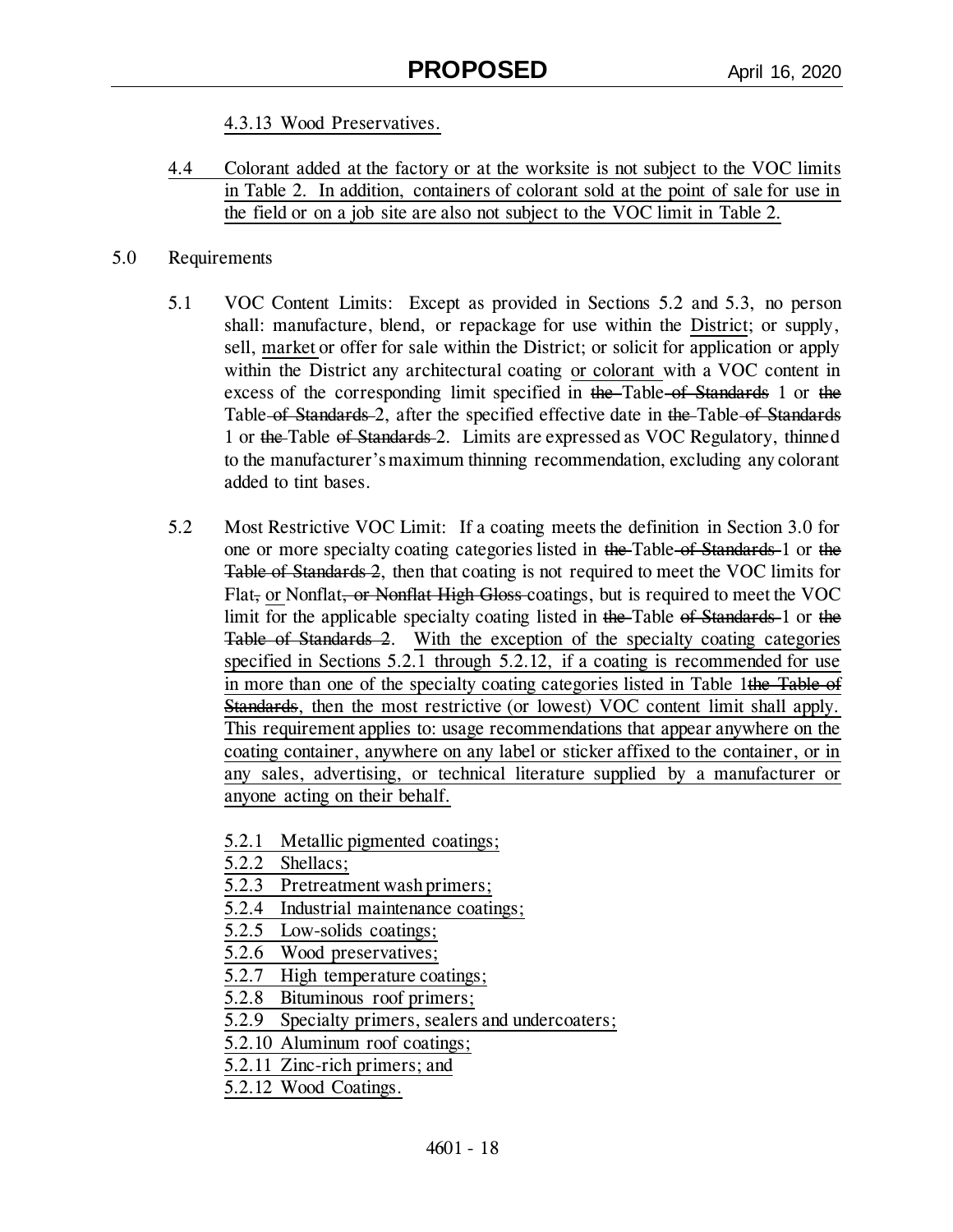- 5.2.1 Effective until December 31, 2010, with the exception of the specialty coating categories specified in Section 5.2.3.1 through 5.2.3.15, if a coating is recommended for use in more than one of the specialty coating categories listed in the Table of Standards 1, the most restrictive (or lowest) VOC content limit shall apply.
- 5.2.2 Effective on and after January 1, 2011, with the exception of the specialty coating categories specified in Sections 5.2.3.2, 5.2.3.3, 5.2.3.5 through 5.2.3.9, and 5.2.3.14 through 5.2.3.18, if a coating is recommended for use in more than one of the specialty coating categories listed in the Table of Standards 2, the most restrictive (or lowest) VOC content limit shall apply.
- 5.2.31 This requirement applies to: usage recommendations that appear anywhere on the coating container, anywhere on any label or sticker affixed to the container, or in any sales, advertising, or technical literature supplied by a manufacturer or anyone acting on their behalf.
	- 5.2.31.1 Lacquer coatings (including lacquer sanding sealers)
	- 5.2.31.2 Metallic pigmented coatings
	- 5.2.31.3 Shellacs
	- 5.2.31.4 Fire-retardant coatings
	- 5.2.31.5 Pretreatment wash primers
	- 5.2.31.6 Industrial maintenance coatings
	- 5.2.31.7 Low-solids coatings
	- 5.2.31.8 Wood preservatives
	- 5.2.31.9 High temperature coatings
	- 5.2.31.10 Temperature indicator safety coatings
	- 5.2.31.11 Antenna coatings
	- 5.2.31.12 Antifouling coatings
	- 5.2.31.13 Flow coatings
	- 5.2.31.14 Bituminous roof primers
	- 5.2.31.15 Specialty primers, sealers and undercoaters
	- 5.2.31.16 Aluminum roof coatings
	- 5.2.31.17 Zine rich primers
	- 5.2.31.18 Wood Coatings

#### 5.3 Sell-Through of Coatings:

A coating manufactured prior to the effective date specified for that coating in the Table of Standards 1 or the Table of Standards 2, and that complied with the standards in effect at the time the coating was manufactured, may be sold, supplied, or offered for sale for up to three years after the specified effective date. In addition, a coating manufactured before the effective date specified for that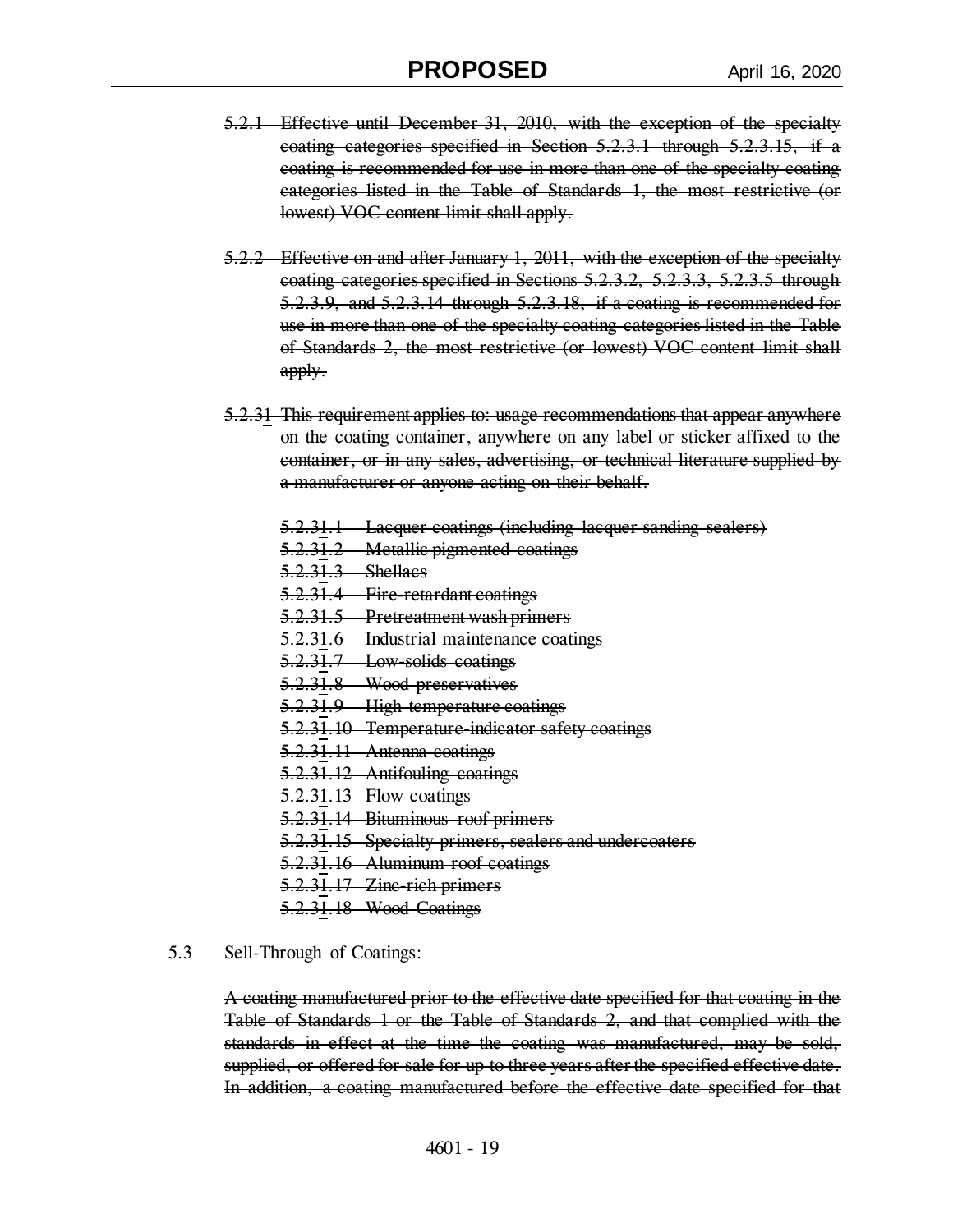coating in the Table of Standards 1 or the Table of Standards 2 may be applied at any time, both before and after the specified effective date, so long as the coating complied with the standards in effect at the time the coating was manufactured. This Section 5.3 does not apply to any coating that does not display the date or date code required by Section 6.1.1.

- 5.3.1 A coating manufactured prior to January 1, 2022 may be sold, supplied, or offered for sale for up to three years after January 1, 2022. In addition, a coating manufactured before January 1, 2022 may be applied at any time, both before and after January 1, 2022, so long as the coating complied with the standards in effect at the time the coating was manufactured. This subsection 5.3.1 does not apply to any coating that does not display the date or date-code required by subsection 6.1.1.
- 5.3.2 A colorant manufactured prior to January 1, 2022 may be sold, supplied, or offered for sale for up to three years after January 1, 2022. In addition, a colorant manufactured before January 1, 2022 may be applied at any time, both before and after January 1, 2022, so long as the colorant complied with the standards in effect at the time the colorant was manufactured. This subsection 5.3.2 does not apply to any colorant that does not display the date or date-code required by subsection 6.1.1.
- 5.4 Painting Practices: All architectural coating containers used to apply the contents therein to a surface directly from the container by pouring, siphoning, brushing, rolling, padding, ragging or other means, shall be closed when not in use. These architectural coating containers include, but are not limited to, drums, buckets, cans, pails, trays or other application containers. Containers of any VOCcontaining materials used for thinning and cleanup shall also be closed when not in use.
- 5.5 Thinning: No person who applies or solicits the application of any architectural coating shall apply a coating that is thinned to exceed the applicable VOC limit specified in the Table of Standards 1. or the Table of Standards 2.
- 5.6 Rust Preventative Coatings: Effective through December 31, 2010, no person shall apply or solicit the application of any rust preventative coating for industrial use, unless such a rust preventative coating complies with the industrial maintenance coating VOC limit specified in the Table of Standards 1.
- 5.76 Coatings Not Listed in the Table of Standards 1 or the Table of Standards 2: For any coating that does not meet any of the definitions for the specialty coatings categories listed in the Table of Standards 1 or the Table of Standards 2, the VOC content limit shall be determined by classifying the coating as  $a$ -Flat, or Nonflat, or Nonflat – High Gloss coating, based on its gloss, and the corresponding Flat,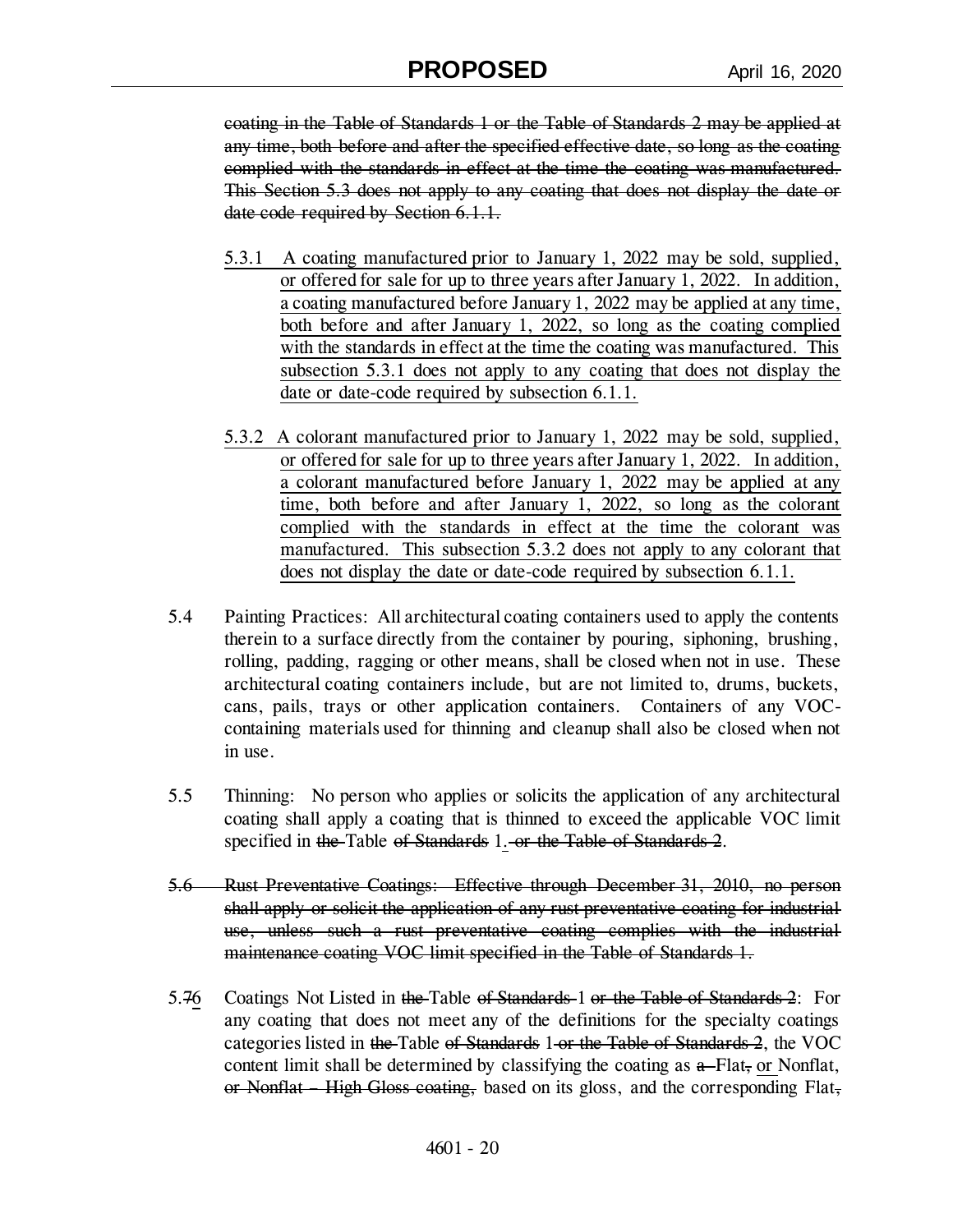or Nonflat VOC limit in the Table of Standards 1 or the Table of Standards 2 shall apply.

5.67 Colorants: No person within the District shall, at the point of sale of any architectural coating subject to subsection 5.1, add to such coating any colorant that contains VOCs in excess of the corresponding applicable VOC limit specified in Table 2. The point of sale includes retail outlets that add colorant to a coating container to obtain a specific color.

5.8 Prior to January 1, 2011, any coating that meets a definition in Section 3.0 for a coating category listed in the Table of Standards 2 and complies with the applicable VOC limit in the Table of Standards 2 and with Sections 5.2 and 6.1 (including those provision of Section 6.1 otherwise effective on January 1, 2011) shall be considered in compliance with this rule.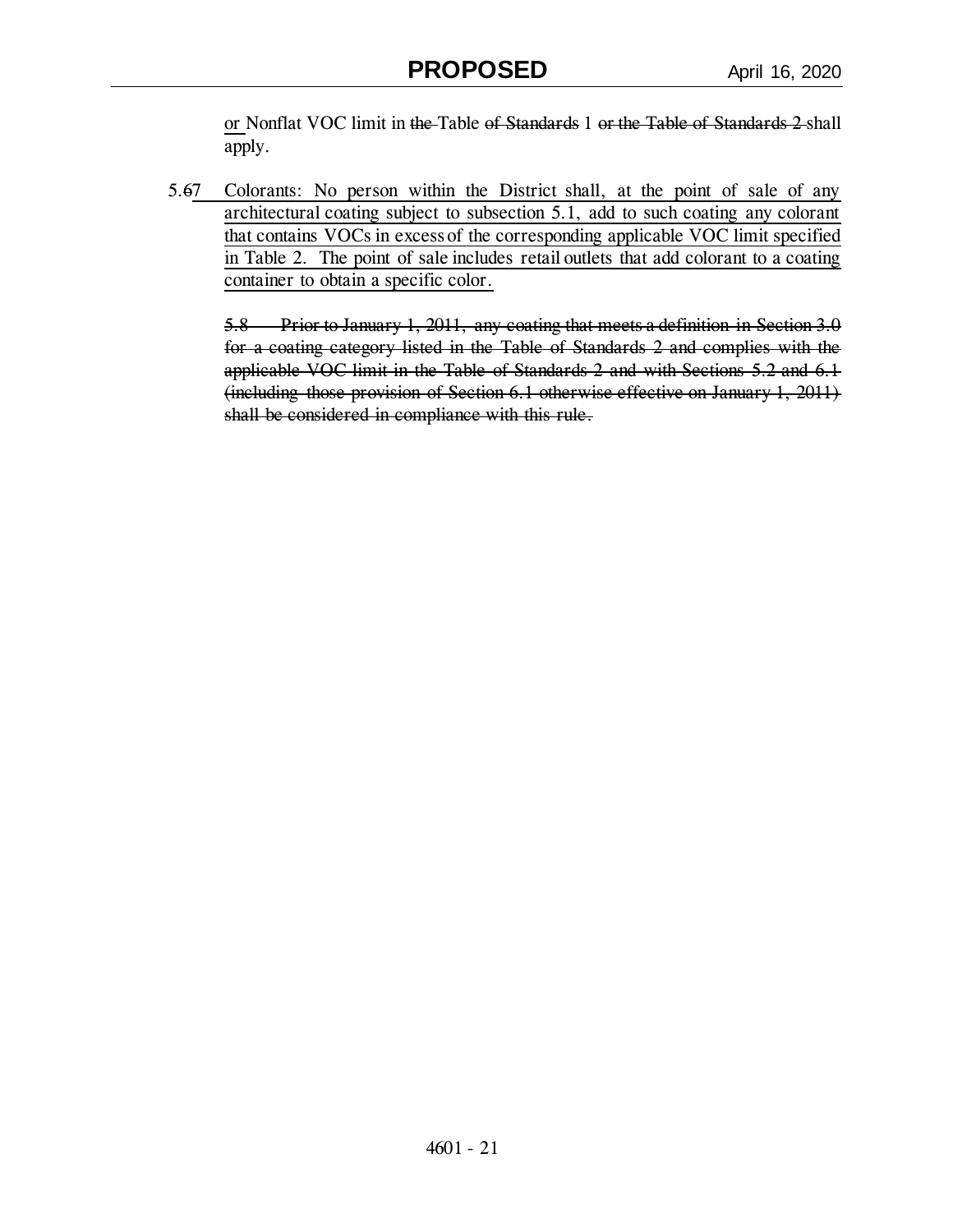#### *TABLE OF STANDARDS 1 (Effective through 12/31/10)*

Limits are expressed in grams of VOC per liter<sup>\*</sup> of coating thinned to the manufacturer's maximum recommendation, excluding the volume of any water, exempt compounds, or colorant added to tint bases. Manufacturer's maximum recommendation means the maximum recommendation for thinning that is indicated on the label or lid of the coating container.

| COATING CATEGORY                                     | <b>Effective Date:</b> |  |
|------------------------------------------------------|------------------------|--|
|                                                      | 1/1/2003               |  |
| <b>Flat Coatings</b>                                 | 400                    |  |
| <b>Nonflat Coatings</b>                              | 150                    |  |
| Nonflat - High Gloss Coatings                        | 250                    |  |
| <b>Specialty Coatings</b>                            |                        |  |
| <b>Antenna Coatings</b>                              | 530                    |  |
| <b>Antifouling Coatings</b>                          | 400                    |  |
| <b>Bituminous Roof Coatings</b>                      | 300                    |  |
| <b>Bituminous Roof Primers</b>                       | 350                    |  |
| <b>Bond Breakers</b>                                 | 350                    |  |
| <b>Clear Wood Coatings:</b>                          |                        |  |
| <b>Clear Brushing Lacquers</b>                       | 680                    |  |
| Lacquers (including lacquer sanding sealers)         | 550                    |  |
| Sanding Sealers (other than lacquer sanding sealers) | 350                    |  |
| <b>Varnishes</b>                                     | 350                    |  |
| <b>Concrete Curing Compounds</b>                     | 350                    |  |
| <b>Dry Fog Coatings</b>                              | 400                    |  |
| Faux Finishing Coatings                              | 350                    |  |
| <b>Fire Resistive Coatings</b>                       | 350                    |  |
| <b>Fire Retardant Coatings:</b>                      |                        |  |
| - Clear                                              | 650                    |  |
| -Opaque                                              | 350                    |  |
| <b>Floor Coatings</b>                                | 250                    |  |
| <b>Flow Coatings</b>                                 | 420                    |  |
| Form Release Compounds                               | 250                    |  |
| <b>Graphic Arts Coatings (Sign Paints)</b>           | 500                    |  |
| <b>High Temperature Coatings</b>                     | 420                    |  |
| <b>Industrial Maintenance Coatings</b>               | 250                    |  |
| <b>Low Solids Coatings</b>                           | 120 <sup>b</sup>       |  |
| <b>Magnesite Cement Coatings</b>                     | 450                    |  |
| <b>Mastic Texture Coatings</b>                       | 300                    |  |
| <b>Metallic Pigmented Coatings</b>                   | 500                    |  |
| <b>Multi Color Coatings</b>                          | 250                    |  |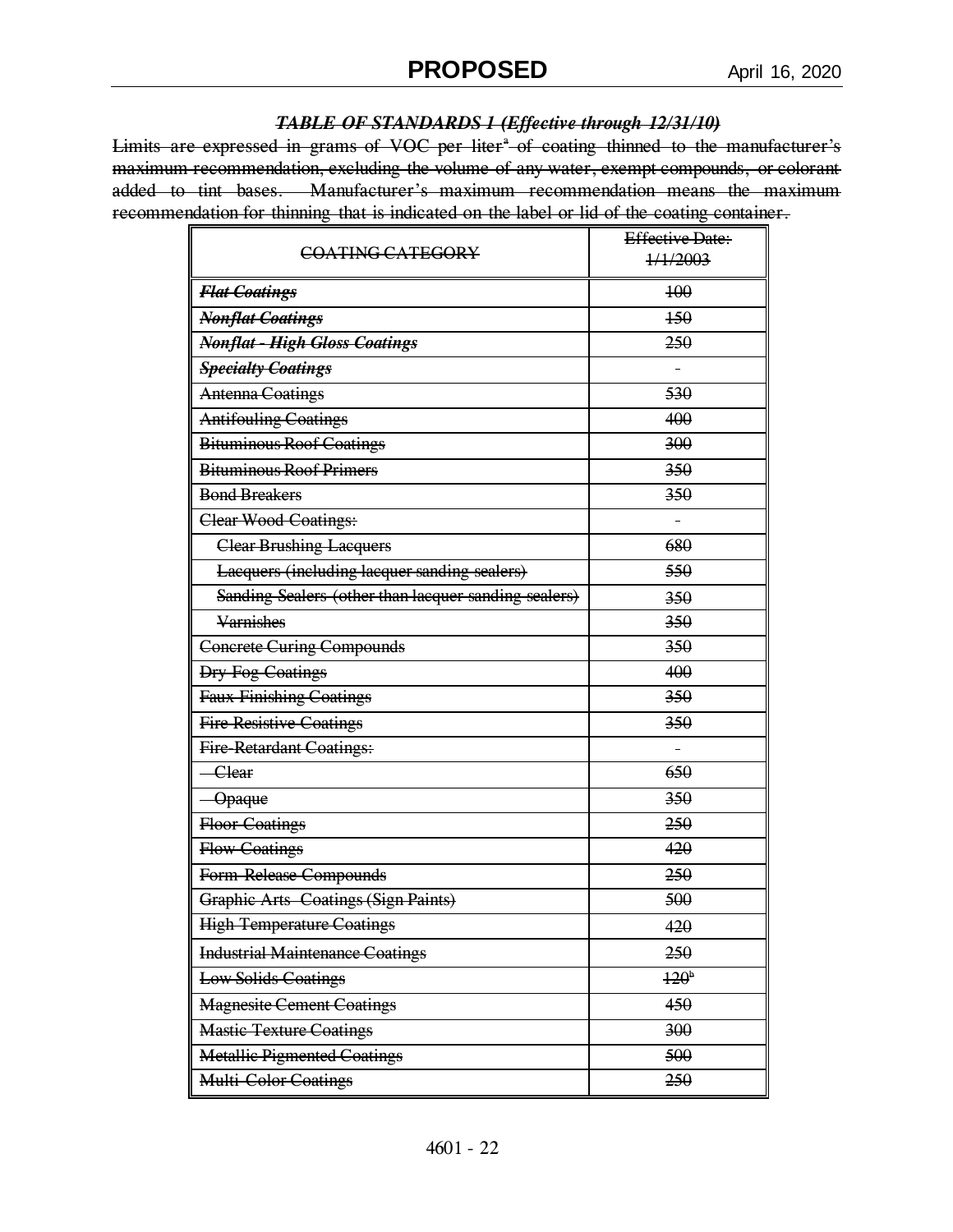| COATING CATEGORY                                    | Effective Date:<br>1/1/2003 |
|-----------------------------------------------------|-----------------------------|
| <b>Pre Treatment Wash Primers</b>                   | 420                         |
| Primers, Sealers, and Undercoaters                  | 200                         |
| Quick Dry Enamels                                   | 250                         |
| Quick Dry Primers, Sealers and Undercoaters         | 200                         |
| <b>Recycled Coatings</b>                            | 250                         |
| <b>Roof Coatings</b>                                | 250                         |
| <b>Rust Preventative Coatings</b>                   | 400                         |
| Shellaes:                                           | $\blacksquare$              |
| -Clear                                              | 730                         |
| <del>Opaque</del>                                   | 550                         |
| <b>Specialty Primers, Sealers, and Undercoaters</b> | 350                         |
| <b>Stains</b>                                       | 250                         |
| <b>Swimming Pool Coatings</b>                       | 340                         |
| Swimming Pool Repair and Maintenance Coatings       | 340                         |
| <b>Temperature Indicator Safety Coatings</b>        | 550                         |
| <b>Traffic Marking Coatings</b>                     | 150                         |
| <b>Waterproofing Sealers</b>                        | 250                         |
| Waterproofing Concrete/Masonry Sealers              | 400                         |
| <b>Wood Preservatives</b>                           | 350                         |

| TARI F OF STANDARDS 1, continued (Fffective through 12/31/10) |  |  |
|---------------------------------------------------------------|--|--|
| <b>TADLL VI SIANDARDS I, COMMUC LAJCENT MUREN ILIJI IVJ</b>   |  |  |

a Conversion factor: one pound VOC per gallon (U.S.) = 119.95 grams VOC per liter.

b Units are grams of VOC per liter of coating, including water and exempt compounds in accordance with Section 3.77.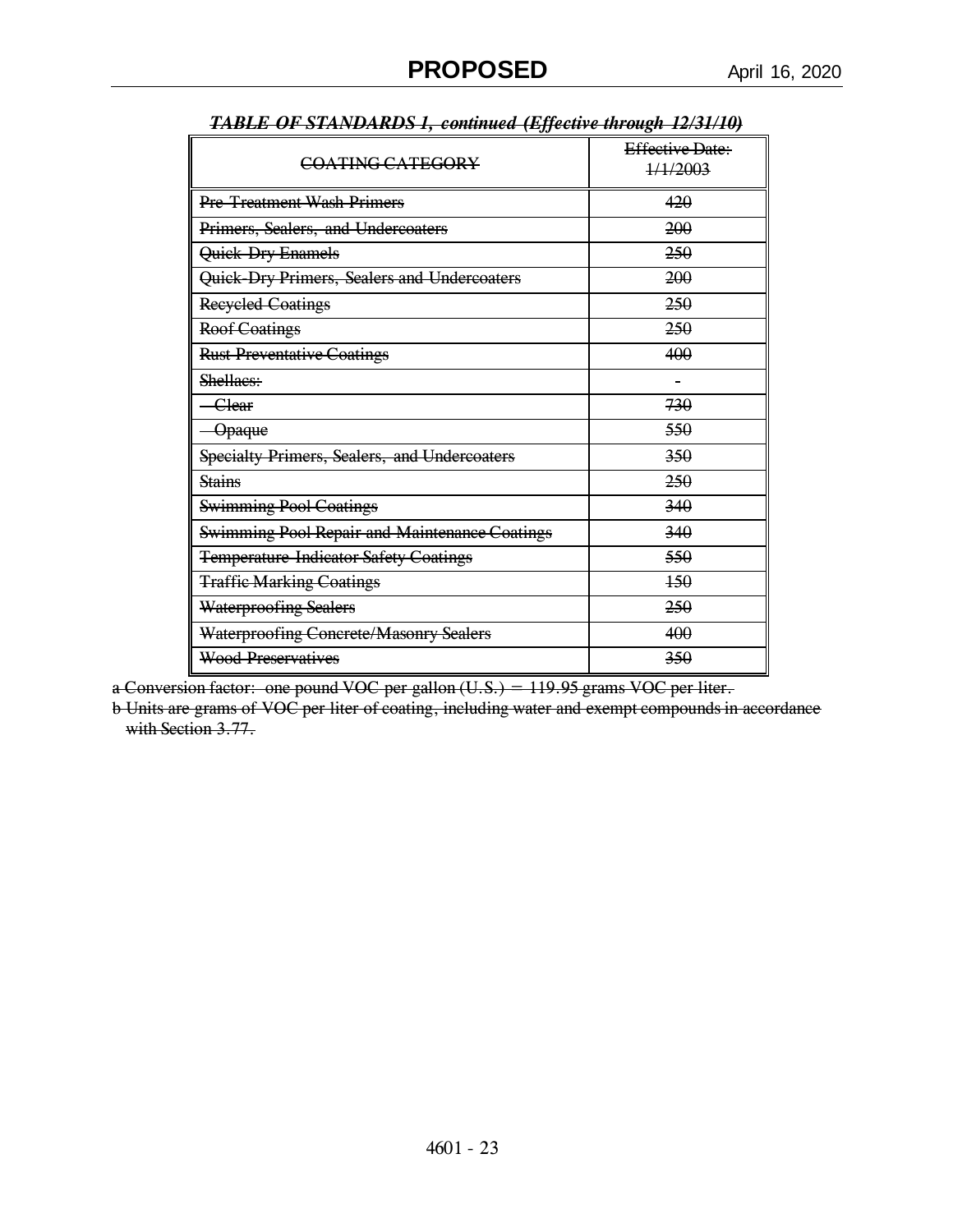## *Table 1 VOC Content Limits for Coatings<sup>1</sup> TABLE OF STANDARDS 2 (Effective on and after 1/1/11) VOC CONTENT LIMITS FOR COATINGS*

Limits are expressed as VOC Regulatory, thinned to the manufacturer's maximum thinning recommendation, excluding any colorant added to tint bases.

| <b>COATING CATEGORY</b>                | $\overline{VOC$ Limit $(g/l)$<br><b>Effective</b><br>1/1/2011<br>through<br><i>12/31/2011'</i> | <b>Current VOC</b><br>Limit(g/l)<br>Effective on<br>and after<br>1/1/2012 <sup>2</sup> | <b>VOC Limit</b><br>(g/l)<br><b>Effective on</b><br>and after<br>1/1/2022 |
|----------------------------------------|------------------------------------------------------------------------------------------------|----------------------------------------------------------------------------------------|---------------------------------------------------------------------------|
| <b>Flat Coatings</b>                   | 50                                                                                             | 50                                                                                     | $\underline{50}$                                                          |
| <b>Nonflat Coatings</b>                | 100                                                                                            | 100                                                                                    | 50                                                                        |
| <b>Nonflat - High Gloss Coatings</b>   | 150                                                                                            | $+50$                                                                                  |                                                                           |
| <b>Specialty Coatings</b>              |                                                                                                |                                                                                        |                                                                           |
| <b>Aluminum Roof Coatings</b>          | 400                                                                                            | 400                                                                                    | 100                                                                       |
| <b>Basement Specialty Coatings</b>     | 400                                                                                            | 400                                                                                    | 400                                                                       |
| <b>Bituminous Roof Coatings</b>        | 50                                                                                             | 50                                                                                     | 50                                                                        |
| <b>Bituminous Roof Primers</b>         | 350                                                                                            | 350                                                                                    | 350                                                                       |
| <b>Bond Breakers</b>                   | 350                                                                                            | 350                                                                                    | 350                                                                       |
| <b>Building Envelope Coatings</b>      | $\blacksquare$                                                                                 | $\blacksquare$                                                                         | 50                                                                        |
| <b>Concrete Curing Compounds</b>       | 350                                                                                            | 350                                                                                    | 350                                                                       |
| <b>Concrete/Masonry Sealers</b>        | 100                                                                                            | 100                                                                                    | 100                                                                       |
| Driveway Sealers                       | 50                                                                                             | 50                                                                                     | $\underline{50}$                                                          |
| Dry Fog Coatings                       | $+50$                                                                                          | 150                                                                                    | 50                                                                        |
| Faux Finishing Coatings                | 350                                                                                            | 350                                                                                    | 350                                                                       |
| <b>Fire Resistive Coatings</b>         | 350                                                                                            | 350                                                                                    | 150                                                                       |
| <b>Floor Coatings</b>                  | 400                                                                                            | 100                                                                                    | 50                                                                        |
| Form-Release Compounds                 | 250                                                                                            | 250                                                                                    | 100                                                                       |
| Graphic Arts Coatings (Sign Paints)    | 500                                                                                            | 500                                                                                    | 500                                                                       |
| <b>High Temperature Coatings</b>       | 420                                                                                            | 420                                                                                    | 420                                                                       |
| <b>Industrial Maintenance Coatings</b> | 250                                                                                            | 250                                                                                    | 250                                                                       |
| Low Solids Coatings <sup>12</sup>      | $120^1$                                                                                        | 120 <sup>1</sup>                                                                       | 120 <sup>1</sup>                                                          |
| <b>Magnesite Cement Coatings</b>       | 450                                                                                            | 450                                                                                    | 450                                                                       |
| <b>Mastic Texture Coatings</b>         | 100                                                                                            | 100                                                                                    | 100                                                                       |
| <b>Metallic Pigmented Coatings</b>     | 500                                                                                            | 500                                                                                    | 500                                                                       |
| <b>Multi-Color Coatings</b>            | 250                                                                                            | 250                                                                                    | 250                                                                       |
| Pre-Treatment Wash Primers             | 420                                                                                            | 420                                                                                    | 420                                                                       |
| Primers, Sealers, and Undercoaters     | 100                                                                                            | 100                                                                                    | 100                                                                       |
| <b>Reactive Penetrating Sealers</b>    | 350                                                                                            | 350                                                                                    | 350                                                                       |
| <b>Recycled Coatings</b>               | 250                                                                                            | 250                                                                                    | 250                                                                       |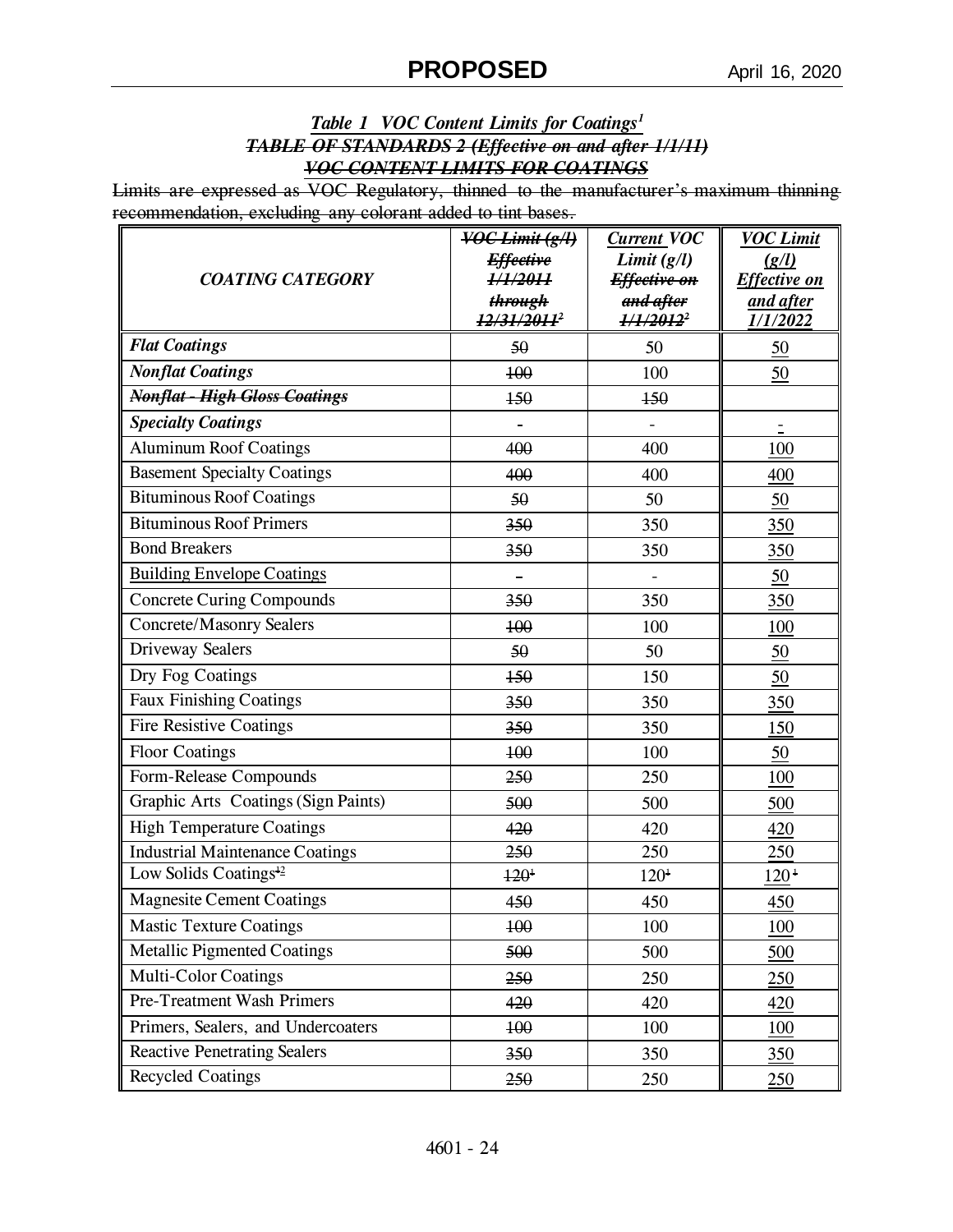### *Table 1 VOC Content Limits for Coatings (continued)<sup>1</sup> TABLE OF STANDARDS 2 (continued) (Effective on and after 1/1/11)* Limits are expressed as VOC Regulatory, thinned to the manufacturer's maximum thinning recommendation, excluding any colorant added to tint bases.

| <b>COATING CATEGORY</b>                         | VOC Limit (g/l)<br><b>Effective</b><br>1/1/2011<br>through<br><i>12/31/2011'</i> | <b>Current VOC</b><br>Limit(g/l)<br>Effective on<br>and after<br>$1/1/2012^2$ | <b>VOC Limit</b><br>(g/l)<br><b>Effective on</b><br>and after<br>1/1/2022 |
|-------------------------------------------------|----------------------------------------------------------------------------------|-------------------------------------------------------------------------------|---------------------------------------------------------------------------|
| <b>Roof Coatings</b>                            | 50                                                                               | 50                                                                            | $\underline{50}$                                                          |
| <b>Rust Preventative Coatings</b>               | 400                                                                              | 250                                                                           | 250                                                                       |
| Shellacs:                                       |                                                                                  |                                                                               |                                                                           |
| Clear                                           | 730                                                                              | 730                                                                           | 730                                                                       |
| Opaque                                          | 550                                                                              | 550                                                                           | 550                                                                       |
| Specialty Primers, Sealers, and<br>Undercoaters | 350                                                                              | 100                                                                           | <b>100</b>                                                                |
| <b>Stains</b>                                   | 250                                                                              | 250                                                                           | <u>100</u>                                                                |
| <b>Interior Stains</b>                          |                                                                                  |                                                                               | 250                                                                       |
| <b>Stone Consolidants</b>                       | 450                                                                              | 450                                                                           | 450                                                                       |
| <b>Swimming Pool Coatings</b>                   | 340                                                                              | 340                                                                           | 340                                                                       |
| Tile and Stone Sealers                          |                                                                                  |                                                                               | 100                                                                       |
| <b>Traffic Marking Coatings</b>                 | 400                                                                              | 100                                                                           | <u>100</u>                                                                |
| Tub and Tile Refinish Coatings                  | 420                                                                              | 420                                                                           | 420                                                                       |
| <b>Waterproofing Membranes</b>                  | 250                                                                              | 250                                                                           | 100                                                                       |
| <b>Wood Coatings</b>                            | 275                                                                              | 275                                                                           | 275                                                                       |
| <b>Wood Preservatives</b>                       | 350                                                                              | 350                                                                           | 350                                                                       |
| Zinc-Rich Primers                               | 340                                                                              | 340                                                                           | 340                                                                       |

1 Limits are expressed as VOC Regulatory (except where noted otherwise), thinned to the

manufacturer's maximum thinning recommendation, excluding any colorant added to tint bases. 12 Units are grams of VOC per liter of coating, including water and exempt compounds, in accordance

with Section 3.7772.

2 The dates listed do not preclude voluntary compliance with the applicable limit prior to those dates.

| $1000 = 100$ Content Ethinis for Color which                                                         |                                                                       |  |  |
|------------------------------------------------------------------------------------------------------|-----------------------------------------------------------------------|--|--|
| <b>Colorants Added To</b>                                                                            | <b>VOC Limit</b> $(g/l)$<br><b>Effective on and after</b><br>1/1/2022 |  |  |
| Architectural Coatings, excluding Industrial<br><b>Maintenance Coatings</b>                          | 50                                                                    |  |  |
| Solvent Based Industrial Maintenance Coatings                                                        | 600                                                                   |  |  |
| Waterborne Industrial Maintenance Coatings                                                           | 50                                                                    |  |  |
| <b>Wood Coatings</b>                                                                                 |                                                                       |  |  |
| $\mathbf{A}$ , and $\mathbf{A}$ , and $\mathbf{A}$<br>$\mathbf{r} \cdot \mathbf{r} \cdot \mathbf{r}$ |                                                                       |  |  |

*Table 2 VOC Content Limits for Colorants*<sup>1</sup>

1 Limits are expressed as VOC Regulatory.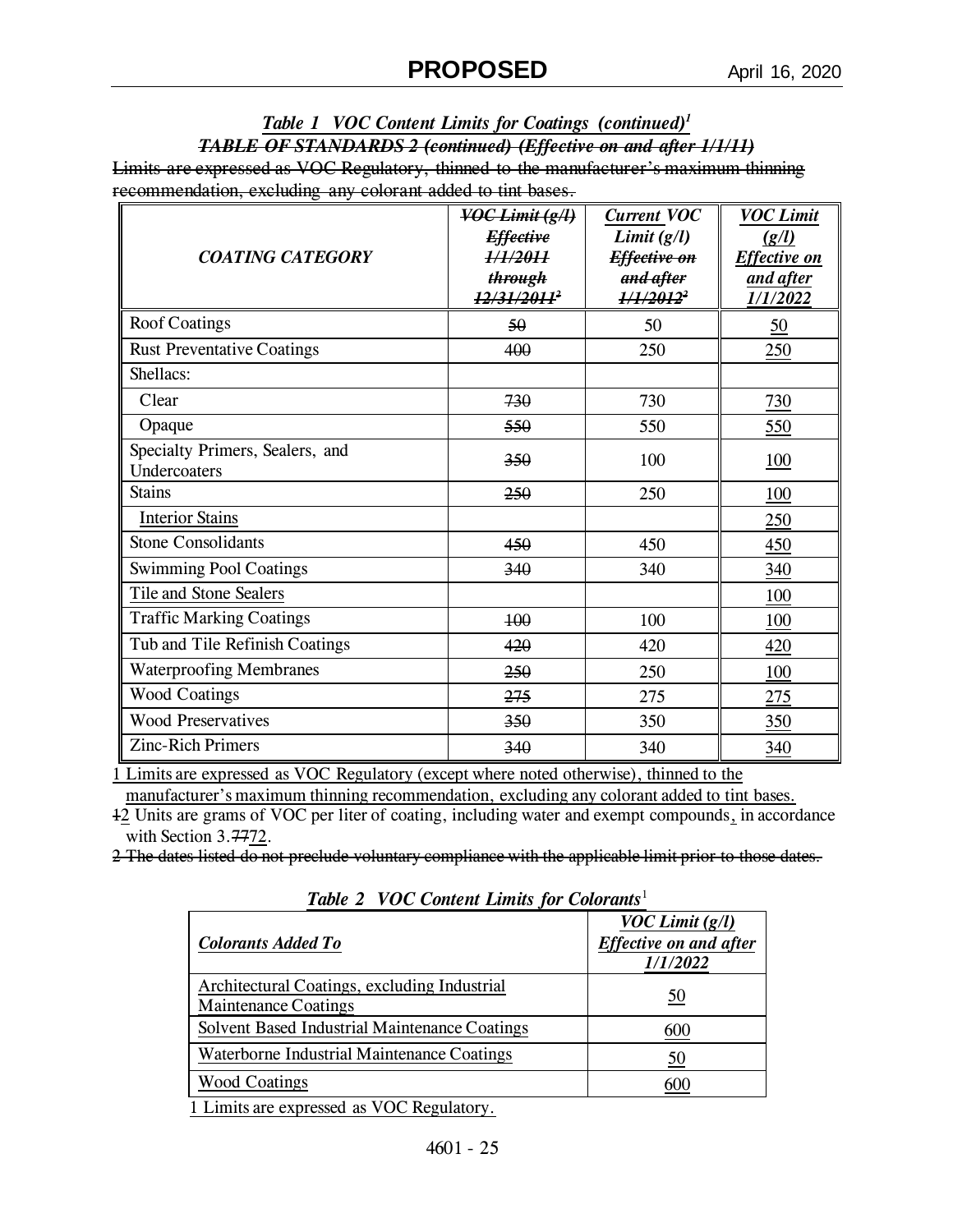- 6.0 Administrative Requirements
	- 6.1 Labeling Requirements: Each manufacturer of any architectural coating subject to this rule shall display the information listed in Sections 6.1.1 through 6.1.142 on the coating container (or label) in which the coating is sold or distributed.
		- 6.1.1 Date Code: The date the coating was manufactured, or a date code representing the date, shall be indicated on the label, lid or bottom of the container. If the manufacturer uses a date code for any coating, the manufacturer shall file an explanation of each code with the Executive Officer of the ARB.
		- 6.1.2 Thinning Recommendations: A statement of the manufacturer's recommendation regarding thinning of the coating shall be indicated on the label or lid of the container. This requirement does not apply to the thinning of architectural coatings with water. If thinning of the coating prior to use is not necessary, the recommendation must specify that the coating is to be applied without thinning.
		- 6.1.3 VOC Content: Each container of any coating subject to this rule shall display one of the following values, in grams of VOC per liter of coating:
			- 6.1.3.1 Maximum VOC Content, as determined from all potential product formulations; or
			- 6.1.3.2 VOC Content, as determined from actual formulation data; or
			- 6.1.3.3 VOC Content, as determined using the test methods in Section 6.3.2.

If the manufacturer does not recommend thinning, the container must display the VOC Content, as supplied. If the manufacturer recommends thinning, the container must display the VOC Content, including the maximum amount of thinning solvent recommended by the manufacturer. If the coating is a multicomponent product, the container must display the VOC content as mixed or catalyzed. If the coating contains silanes, siloxanes, or other ingredients that generate ethanol or other VOCs during the curing process, the VOC content must include the VOCs emitted during curing. VOC Content shall be determined as defined in subsections 3.72, 3.73, and 3.74.

6.1.4 Faux Finishing Coatings: Effective January 1, 2011, tThe labels of all clear topcoat Faux Finishing coatings shall prominently display the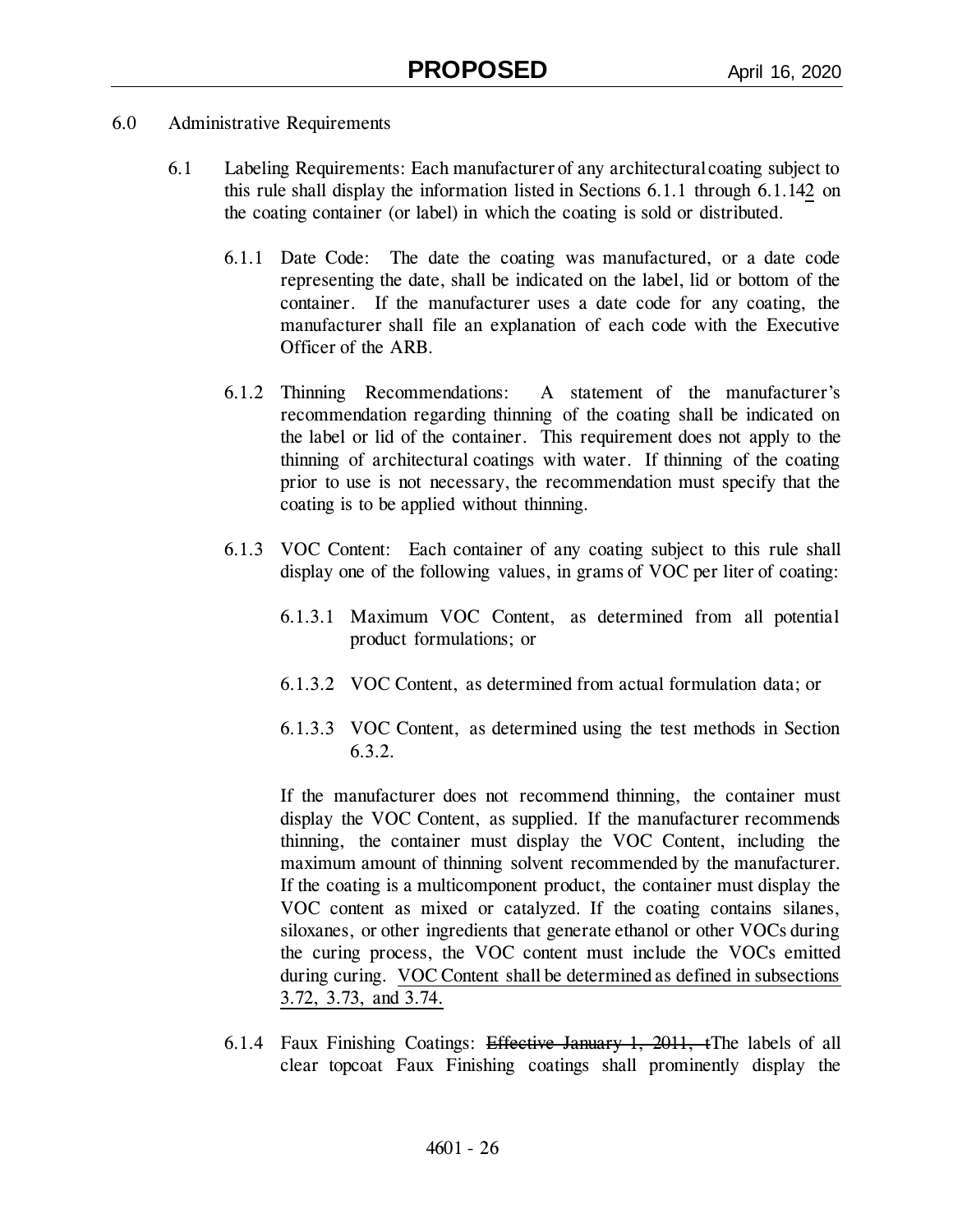statement "This product can only be sold or used as part of a Faux Finishing coating system".

- 6.1.5 Industrial Maintenance Coatings: Each manufacturer of any industrial maintenance coating subject to this rule shall display on the label or lid of the container in which the coating is sold or distributed one or more of the following descriptions listed in Section 6.1.5.1 through 6.1.5.32.
	- 6.1.5.1 "For industrial use only"
	- 6.1.5.2 "For professional use only"
	- 6.1.5.3 "Not for residential use" or "Not intended for residential use"
- 6.1.6 Clear Brushing Lacquers: The labels of all clear brushing lacquers shall prominently display the statements "For brush application only," and "This product must not be thinned or sprayed." (Category deleted effective January 1, 2011.)
- 6.1.76 Rust Preventative Coatings: The labels of all rust preventative coatings shall prominently display the statement "For Metal Substrates Only".
- 6.1.87 Specialty Primers, Sealers and Undercoaters: Effective until December 31, 2010, the labels of all specialty primers, sealers and undercoaters shall prominently display one or more of the descriptions listed in Section 6.1.8.1 through 6.1.8.5. Effective on and after January 1, 2011, the The labels of all specialty primers, sealers, and undercoaters shall prominently display the statement "Specialty Primer, Sealer, Undercoater". one or more of the descriptions listed in Sections 6.1.8.1 through 6.1.8.3. On and after January 1, 2011, Sections 6.1.8.4 and 6.1.8.5 will be no longer effective.
	- 6.1.8.1 For fire-damaged substrates.
	- 6.1.8.2 For smoke-damaged substrates.
	- 6.1.8.3 For water-damaged substrates.
	- 6.1.8.4 For excessively chalky substrates.
	- 6.1.8.5 For blocking stains.
- 6.1.9 Quick Dry Enamels: The labels of all quick dry enamels shall prominently display the words "Quick Dry" and the dry hard time. (Category deleted effective January 1, 2011.)
- 6.1.108Reactive Penetrating Sealers: Effective January 1, 2011, tThe labels of all Reactive Penetrating Sealers shall prominently display the statement "Reactive Penetrating Sealer."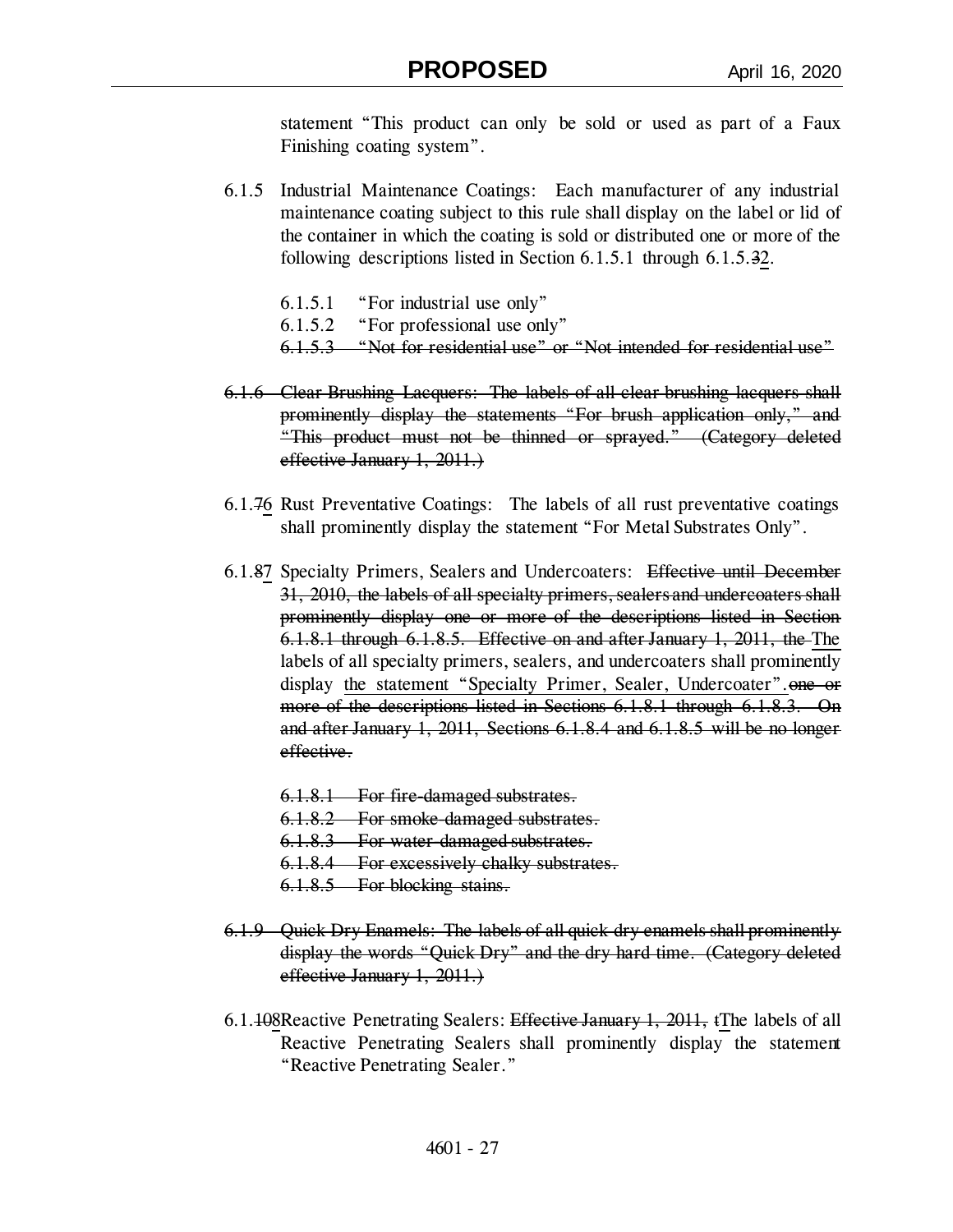- 6.1.449Stone Consolidants: Effective January 1, 2011, the labels of all Stone Consolidants shall prominently display the statement "Stone Consolidant - For Professional Use Only."
- 6.1.12 Nonflat– High Gloss Coatings: The labels of all Nonflat high gloss coatings shall prominently display the words "High Gloss."
- 6.1.130Wood Coatings: Effective January 1, 2011, tThe labels of all Wood Coatings shall prominently display the statement "For Wood Substrates Only."
- 6.1.141Zinc Rich Primers: Effective January 1, 2011, tThe labels of all Zinc Rich Primers shall prominently display the statement "For professional use only".one or more of the following descriptions listed in Section 6.1.141.1.

6.1.141.1 "For industrial use only" "For professional use only" "Not for residential use" or "Not intended for residential use"

- 6.1.12 Colorants: Effective January 1, 2022, each manufacturer of any colorant subject to this rule shall display the information listed in subsections 6.1.12.1 and 6.1.12.2 on the container (or label) in which the colorant is sold or distributed.
	- 6.1.12.1 Date Code: The date the colorant was manufactured, or a date code representing the date, shall be indicated on the label, lid, or bottom of the container. If the manufacturer uses a date code for any colorant, the manufacturer shall file an explanation of each code with the APCO.
	- 6.1.12.2 VOC Content: Each container of any colorant subject to this rule shall display one of the following values in grams of VOC per liter of colorant:
		- 6.1.12.2.1 Maximum VOC Content as determined from all potential product formulations; or
		- 6.1.12.2.2 VOC Content as determined from actual formulation data; or
		- 6.1.12.2.3 VOC Content as determined using the test methods in subsection 6.3.2.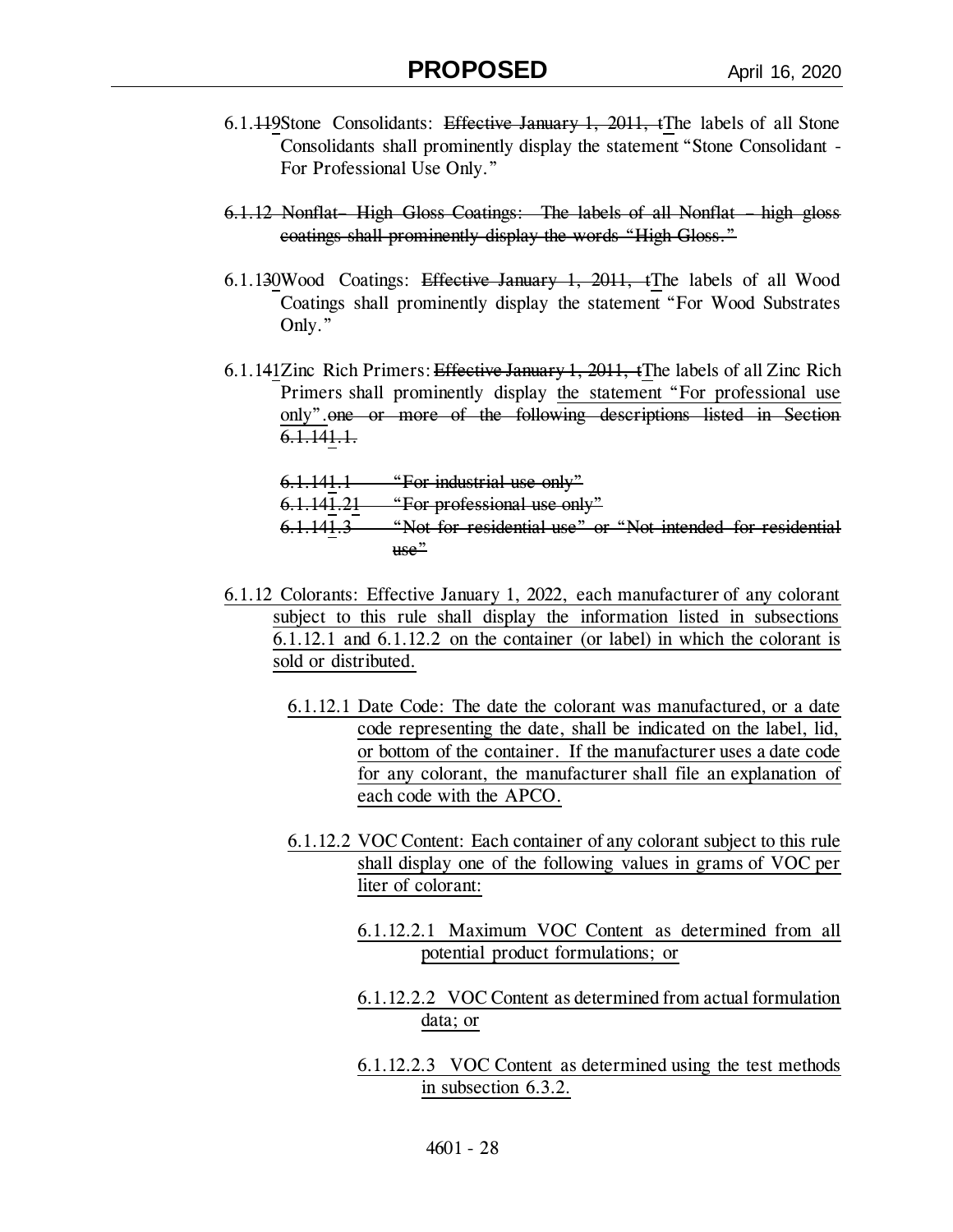If the colorant contains silanes, siloxanes, or other ingredients that generate ethanol or other VOCs during the curing process, the VOC content must include the VOCs emitted during curing. VOC Content shall be determined as defined in subsections 3.72, 3.73, and 3.74.

#### 6.2 Reporting Requirements

The reporting requirements specified in Sections 6.2.1 through 6.2.6 shall apply until December 31, 2010.

- 6.2.1 Clear Brushing Lacquers: Each manufacturer of clear brushing lacquers shall, on or before April 1 of each calendar year beginning in the year 2004, submit an annual report to the Executive Officer of the ARB. The report shall specify the number of gallons of clear brushing lacquers sold in the State during the preceding calendar year, and shall describe the method used by the manufacturer to calculate State sales.
- 6.2.2 Rust Preventative Coatings: Each manufacturer of rust preventative coatings shall, on or before April 1 of each calendar year beginning in the year 2004, submit an annual report to the Executive Officer of the ARB. The report shall specify the number of gallons of rust preventative coatings sold in the State during the preceding calendar year, and shall describe the method used by the manufacturer to calculate State sales.
- 6.2.3 Specialty Primers, Sealers and Undercoaters: Each manufacturer of specialty primers, sealers and undercoaters shall, on or before April 1 of each calendar year beginning in the year 2004, submit an annual report to the Executive Officer of the ARB. The report shall specify the number of gallons of specialty primers, sealers and undercoaters sold in the State during the preceding calendar year, and shall describe the method used by the manufacturer to calculate State sales.
- 6.2.4 Toxic Exempt Compounds: For each architectural coating that contains perchloroethylene or methylene chloride, the manufacturer shall, on or before April 1 of each calendar year beginning in the year 2004, submit an annual report to the Executive Officer of the ARB the following information for products sold in the State during the preceding year:

6.2.4.1 the product brand name and a copy of the product label with legible usage instructions;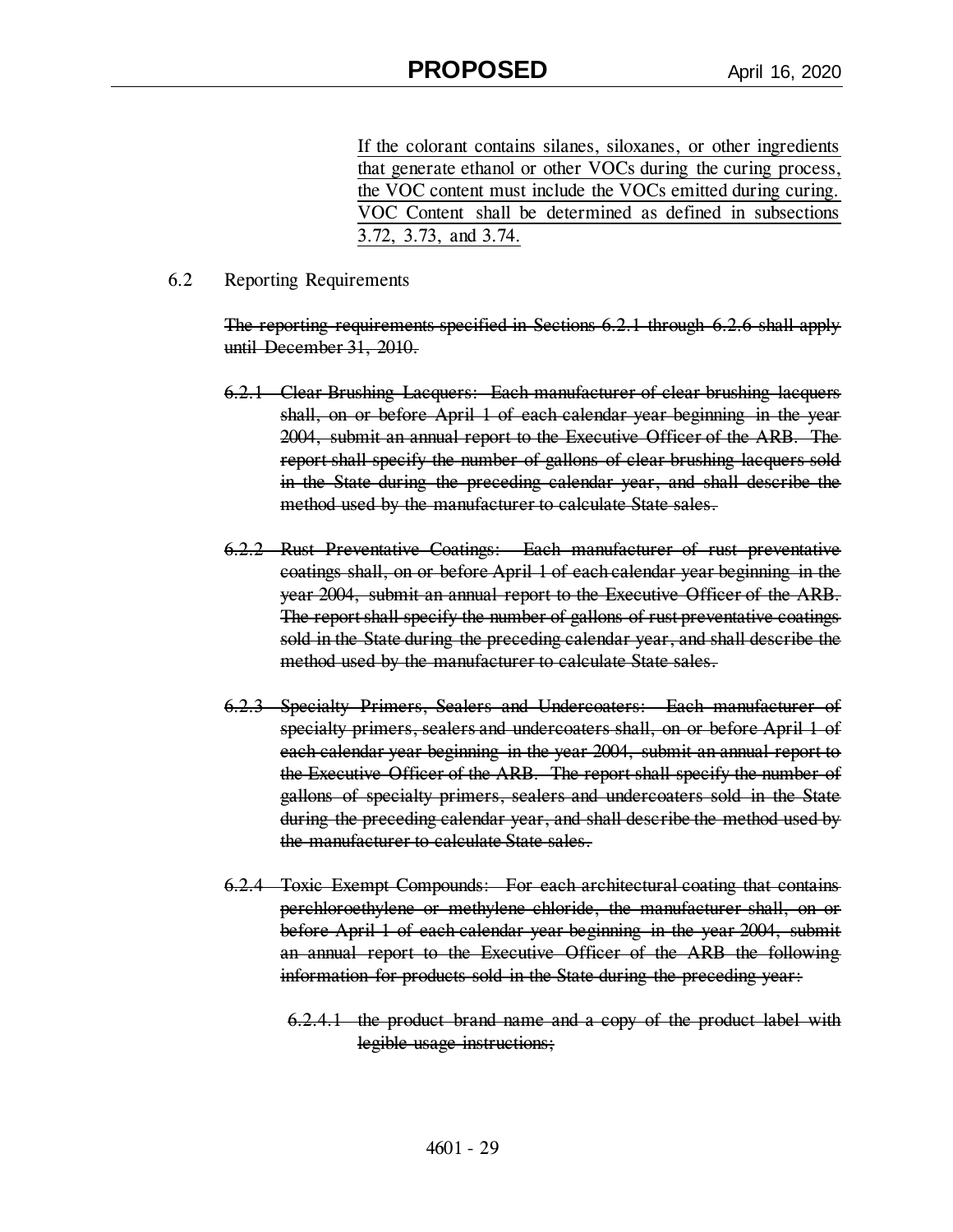- 6.2.4.2 the product category listed in the Table of Standards 1 or the Table of Standards 2 to which the coating belongs;
- 6.2.4.3 the total sales in California during the calendar year to the nearest gallon;
- 6.2.4.4 the volume percent, to the nearest 0.10 percent, of perchloroethylene and methylene chloride in the coating.
- 6.2.5 Recycled Coatings: Manufacturers of recycled coatings must submit a letter to the Executive Officer of the ARB certifying their status as a Recycled Paint Manufacturer. The manufacturer shall, on or before April 1 of each calendar year beginning with the year 2004, submit an annual report to the Executive Officer of the ARB. The report shall include, for all recycled coatings, the total number of gallons distributed in the State during the preceding year, and shall describe the method used by the manufacturer to calculate State distribution.
- 6.2.6 Bituminous Coatings: Each manufacturer of bituminous roof coatings or bituminous roof primers shall, on or before April 1 of each calendar year beginning with the year 2004, submit an annual report to the Executive Officer of ARB. The report shall specify the number of gallons of bituminous roof coatings or bituminous roof primers sold in the State during the preceding calendar year, and shall describe the method used by the manufacturer to calculate state sales.
- 6.2.71 Effective on and after January 1, 2011, Sales Data: All sales data listed in Sections 6.2.71.1 through 6.2.71.14 shall be maintained on-site by the responsible official for a minimum of three years. A responsible official from each manufacturer shall upon request of the Executive Officer of the ARB, or his or her delegate, provide data concerning the distribution and sales of architectural coatings. Sales data submitted by the responsible official to the Executive Officer of the CARB may be claimed as confidential, and such information shall be handled in accordance with the procedures specified in Title 17, California Code of Regulations Sections 91000-91022. The responsible official shall within 180 days provide information, including, but not limited to the data listed in Sections 6.2.71.1 through 6.2.71.14:
	- 6.2.71.1 Tthe name and mailing address of the manufacturer;
	- 6.2.71.2 Tthe name, address and telephone number of a contact person;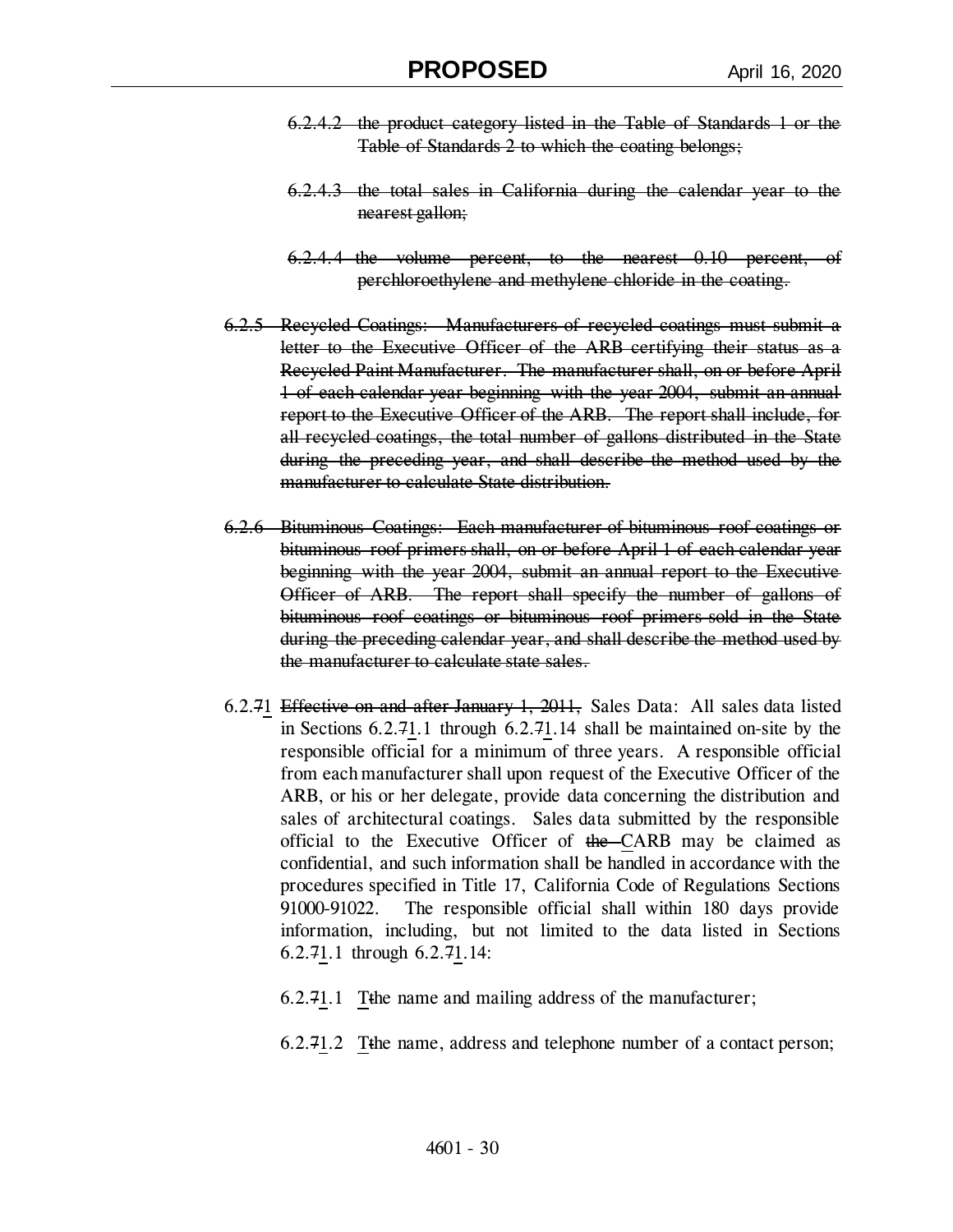- 6.2.71.3 Tthe name of the coating product as it appears on the label and the applicable coating category;
- 6.2.71.4 Wwhether the product is marketed for interior or exterior use or both;
- 6.2.71.5 Tthe number of gallons sold in California in containers greater than one liter (1.057 quart) and equal to or less than one liter (1.057 quart);
- 6.2.71.6 Tthe VOC Actual content and VOC Regulatory content in grams per liter. If thinning is recommended, list the VOC Actual content and VOC Regulatory content after maximum recommended thinning. If containers less than one liter have a different VOC content than containers greater than one liter, list separately. If the coating is a multi-component product, provide the VOC content as mixed or catalyzed;
- 6.2.71.7 Tthe names and CAS numbers of the VOC constituents in the product;
- 6.2.71.8 Tthe names and CAS numbers of any compounds in the product specifically exempted from the VOC definition;
- 6.2.71.9 Wwhether the product is marketed as solvent-borne, waterborne, or 100% solids;
- 6.2.71.10 Ddescription of resin or binder in the product;
- 6.2.71.11 Wwhether the coating is a single-component or multicomponent product;
- 6.2.71.12 Tthe density of the product in pounds per gallon;
- 6.2.71.13 Tthe percent by weight of: solids, all volatile materials, water, and any compounds in the product specifically exempted from the VOC definition; and
- 6.2.71.14 Tthe percent by volume of: solids, water, and any compounds in the product specifically exempted from the VOC definition.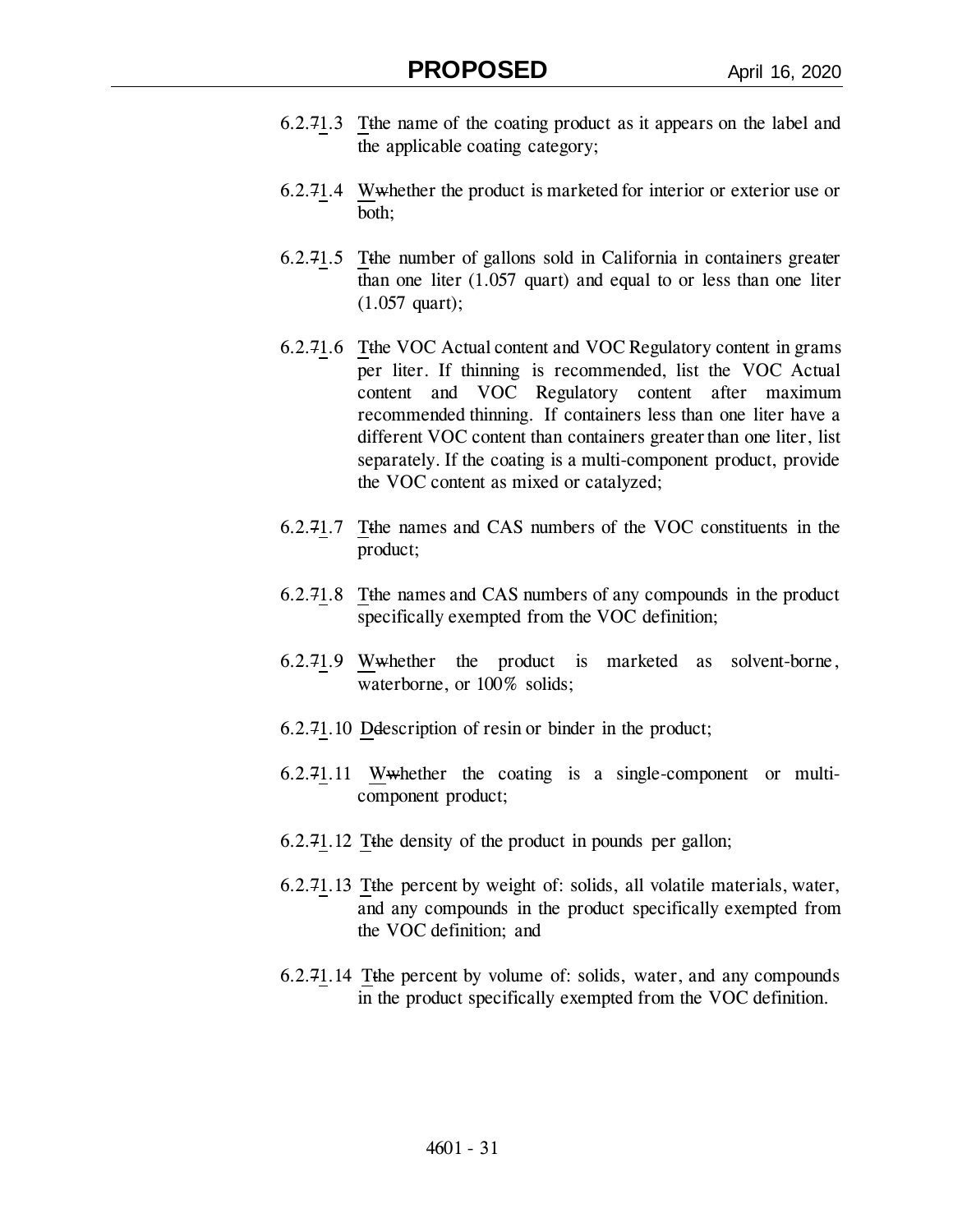## 6.3 Test Methods

The test methods listed below shall be used to demonstrate compliance with this rule. Alternate equivalent test methods may be used provided the test methods have been approved by the APCO and EPA.

- 6.3.1 Calculation of VOC Content: For the purpose of determining compliance with the VOC content limits in the Table of Standards 1 or the Table of Standards 2, the VOC content of a coating or colorant shall be determined as defined in Section 3.7771, 3.7872, or 3.7973 as appropriate. The VOC content of a tint base shall be determined without colorant that is added after the tint base is manufactured. If the manufacturer does not recommend thinning, the VOC Content must be calculated for the product as supplied. If the manufacturer recommends thinning, the VOC Content must be calculated including the maximum amount of thinning solvent recommended by the manufacturer. If the coating is a multi-component product, the VOC content must be calculated as mixed or catalyzed. If the coating contains silanes, siloxanes, or other ingredients that generate ethanol or other VOC during the curing process, the VOC content must include the VOCs emitted during curing.
- 6.3.2 VOC Content of Coatings or Colorants: To determine the physical properties of a coating or colorant in order to perform the calculations in Section 3.771 and 3.793, the reference method for VOC content is EPA Method 24, except as provided in Sections 6.3.3 and 6.3.165. An alternative method to determine the VOC content of coatings or colorants is SCAQMD Method 304-91 (Revised February 1996). The exempt compounds content shall be determined by SCAQMD Method 303-91 (Revised 19936), BAAQMD Method 43 (Revised 19962005), or BAAQMD Method 41 (Revised 49952005), as applicable. To determine the VOC content of a coating or colorant, the manufacturer may use EPA Method 24, or an alternative method as provided in Section 6.3.4, formulation data, or any other reasonable means for predicting that the coating or colorant has been formulated as intended (e.g., quality assurance checks, recordkeeping). However, if there are any inconsistencies between the results of EPA Method 24 test and any other means for determining VOC content, the EPA Method 24 test results will govern, except when an alternative method is approved as specified in Section 6.3.34. The District Air Pollution Control Officer (APCO) may require the manufacturer to conduct an EPA Method 24 analysis.
- 6.3.3 To determine the VOC content of a coating or colorant with a VOC content of 150 g/l or less, the manufacturer may use SCAQMD Method 313, incorporated by reference in subsection 6.3.34, ASTM D6886-18,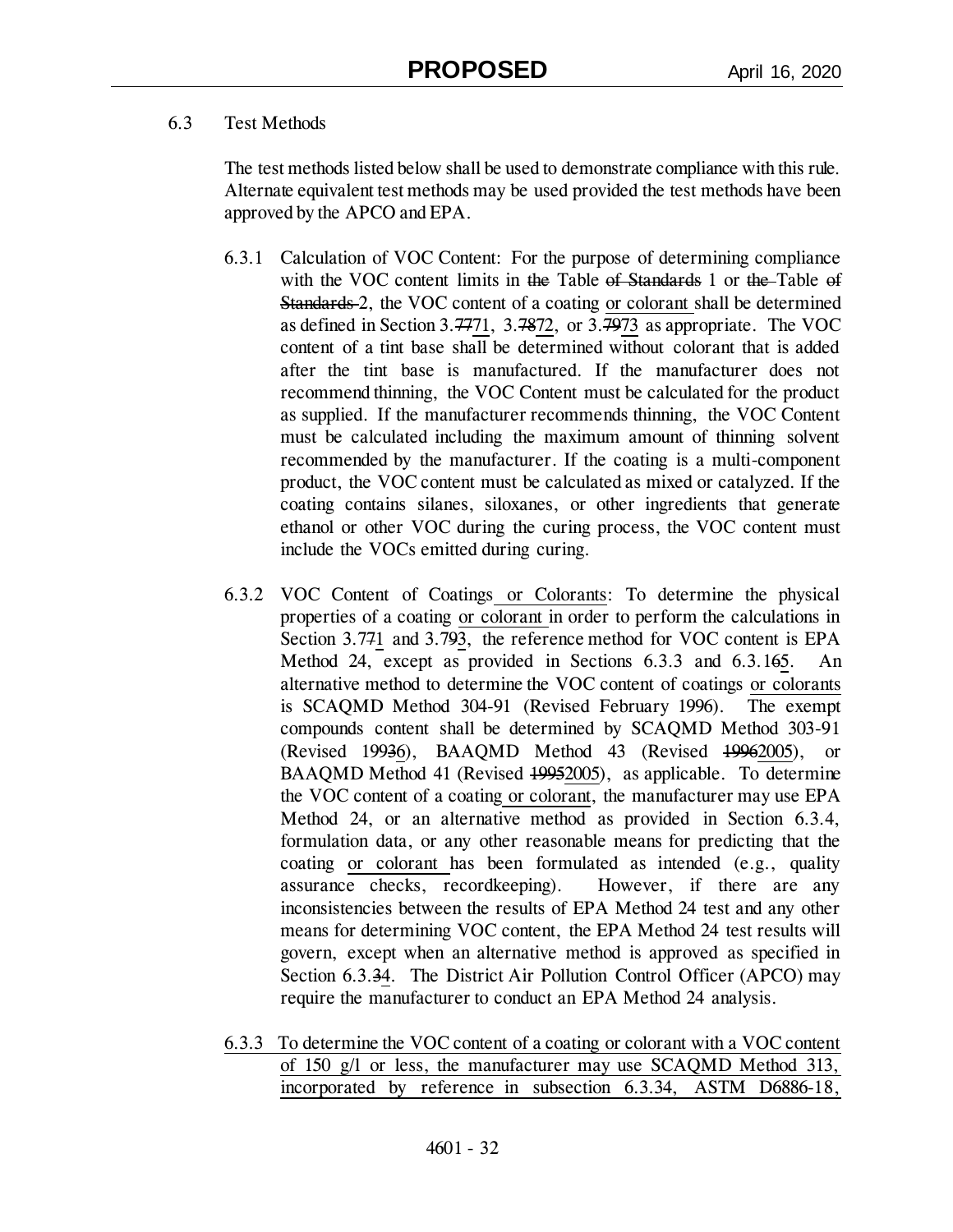incorporated by reference in subsection 6.3.35, or any other reasonable means for predicting that the coating or colorant has been formulated as intended (e.g., quality assurance checks, record keeping).

- 6.3.34 Alternative Test Methods: Other test methods demonstrated to provide results that are acceptable for purposes of determining compliance with Section 6.3.2, after review and approved in writing by the staffs of the District, CARB and EPA, may also be used.
- 6.3.45 Methacrylate Traffic Marking Coatings: Analysis of methacrylate multicomponent coatings used as traffic marking coatings shall be conducted according to a modification of EPA Method 24 (40 CFR 59, subpart D, Appendix A). This method has not been approved for methacrylate multicomponent coatings used for other purposes than as traffic marking coatings or for other classes of multicomponent coatings.
- 6.3.56 Flame Spread Index: The flame spread index of a fire-retardant coating shall be determined by ASTM E84-0718b, "Standard Test Method for Surface Burning Characteristics of Building Materials" (see Section 3.0, Fire-Retardant Coating).
- 6.3.67 Fire Resistance Rating: The fire resistance rating of a fire-resistive coating shall be determined by ASTM E119-0718ce1, "Standard Test Methods for Fire Tests of Building Construction and Materials" (see Section 3.0, Fire-Resistive Coating).
- 6.3.78 Gloss Determination: The gloss of a coating shall be determined by ASTM D523-8914 (19992018), "Standard Test Method for Specular Gloss" (see Section 3.0, Flat Coating, and Nonflat Coating, and Nonflat High Gloss Coating).
- 6.3.89 Metal Content of Coatings: The metallic content of a coating shall be determined by SCAQMD Method 318-95, Determination of Weight Percent Elemental Metal in Coatings by X-Ray Diffraction, SCAQMD Laboratory Methods of Analysis for Enforcement Samples (see Section 3.0, Metallic Pigmented Coating, Aluminum Roof Coating and Faux Finish).
- 6.3.910Acid Content of Coatings: The acid content of a coating shall be determined by ASTM D1613-0617, "Standard Test Method for Acidity in Volatile Solvents and Chemical Intermediates Used in Paint, Varnish, Lacquer and related products" (see Section 3.0, Pre-Treatment Wash Primer).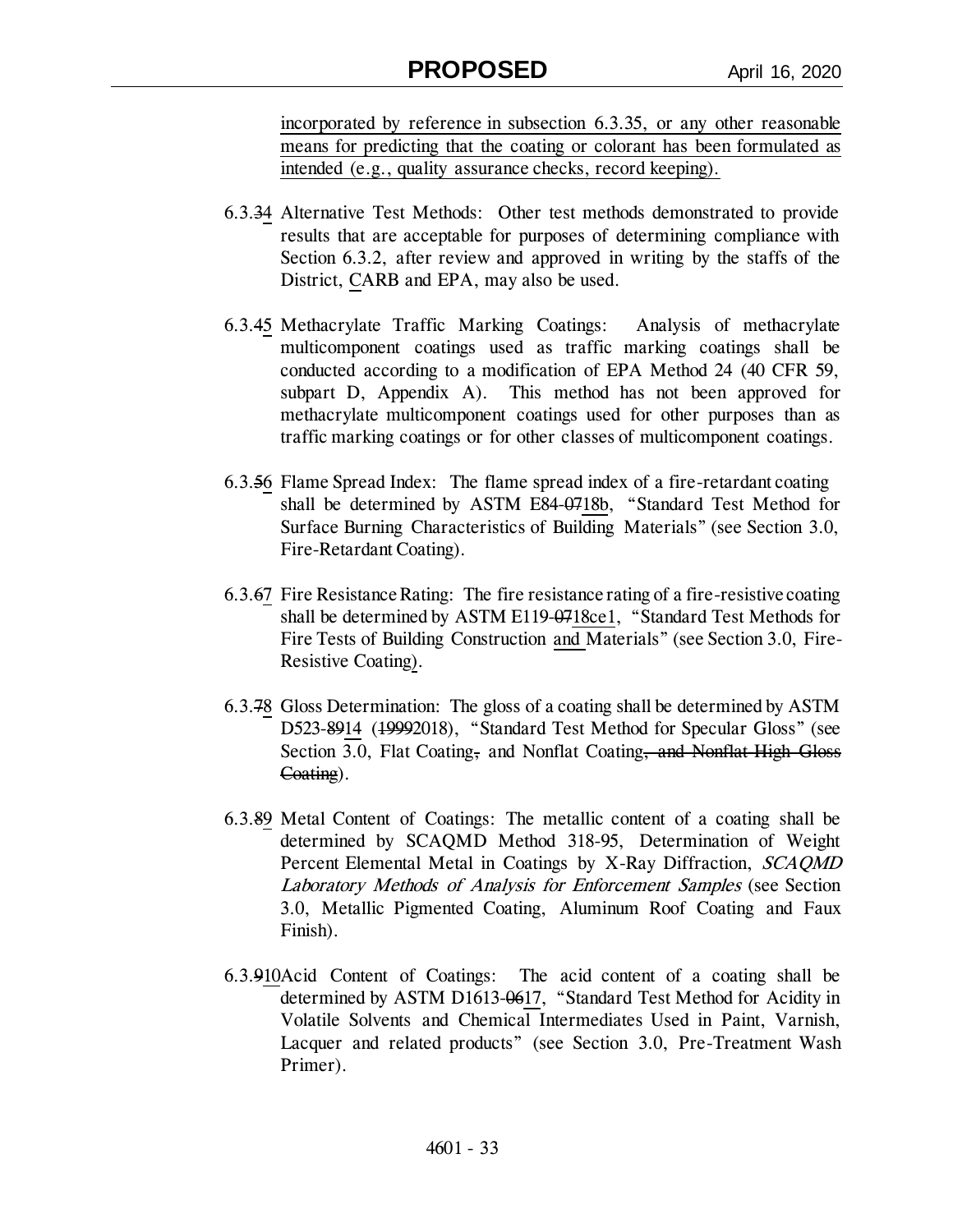- 6.3.10 Drying Times: The set-to-touch, dry-hard, dry-to-touch and dry-to-recoat times of a coating shall be determined by ASTM D1640-95, "Standard Test Methods for Drying, Curing, or Film Formation of Organic Coatings at Room Temperature" (see Section 3.0, Quick-Dry Enamel and Quick-Dry Primer, Sealer and Undercoater) The tack-free time of a quick-dry enamel coating shall be determined by the Mechanical Test Method of ASTM D1640-95. (Category deleted effective January 1, 2011.)
- 6.3.11 Surface Chalkiness: The chalkiness of a surface shall be determined using ASTM D4214-98, "Standard Test Methods for Evaluating the Degree of Chalking of Exterior Paint Films"(see Section 3, Specialty Primer, Sealer and Undercoater). (Category deleted effective January 1, 2011.)
- 6.3.121Exempt Compounds—Siloxanes: Exempt compounds that are cyclic, branched, or linear completely methylated siloxanes, shall be analyzed as exempt compounds for compliance with Section 6 by BAAQMD Method 43, "Determination of Volatile Methylsiloxanes in Solvent-Based Coatings, Inks, and Related Materials," BAAQMD Manual of Procedures, Volume III, adopted 11/6/96 revised 2005, (see Section 3.0, Volatile Organic Compound, and Section 6.3.2).
- 6.3.132Exempt Compounds—Parachlorobenzotrifluoride (PCBTF): The exempt compound parachlorobenzotrifluoride, shall be analyzed as an exempt compound for compliance with Section 6 by BAAQMD Method 41, "Determination of Volatile Organic Compounds in Solvent Based Coatings and Related Materials Containing Parachlorobenzotriflouride," BAAQMD Manual of Procedures, Volume III, adopted 12/20/95 revised 2005, (see Section 3.0, Volatile Organic Compound, and Section 6.3.2).
- 6.3.143Exempt Compounds: The content of compounds exempted under U.S. EPA Method 24 shall be analyzed by SCAQMD Method 303-91 (Revised 19931996), "Determination of Exempt Compounds," SCAQMD Laboratory Methods of Analysis for Enforcement Samples (see Section 3.0, Volatile Organic Compound, and Section 6.3.2).
- 6.3.154VOC Content of Coatings: The VOC content of a coating shall be determined by EPA Method 24 as it exists in appendix A of 40 Code of Federal Regulations (CFR) part 60, "Determination of Volatile Matter Content, Water Content, Density, Volume Solids and Weight Solids of Surface Coatings" (see Section 6.3.2).
- 6.3.165Alternative VOC Content of Coatings: The VOC content of coatings may be analyzed either by U.S. EPA Method 24 or SCAQMD Method 304-91 (Revised 1996), "Determination of Volatile Organic Compounds (VOC)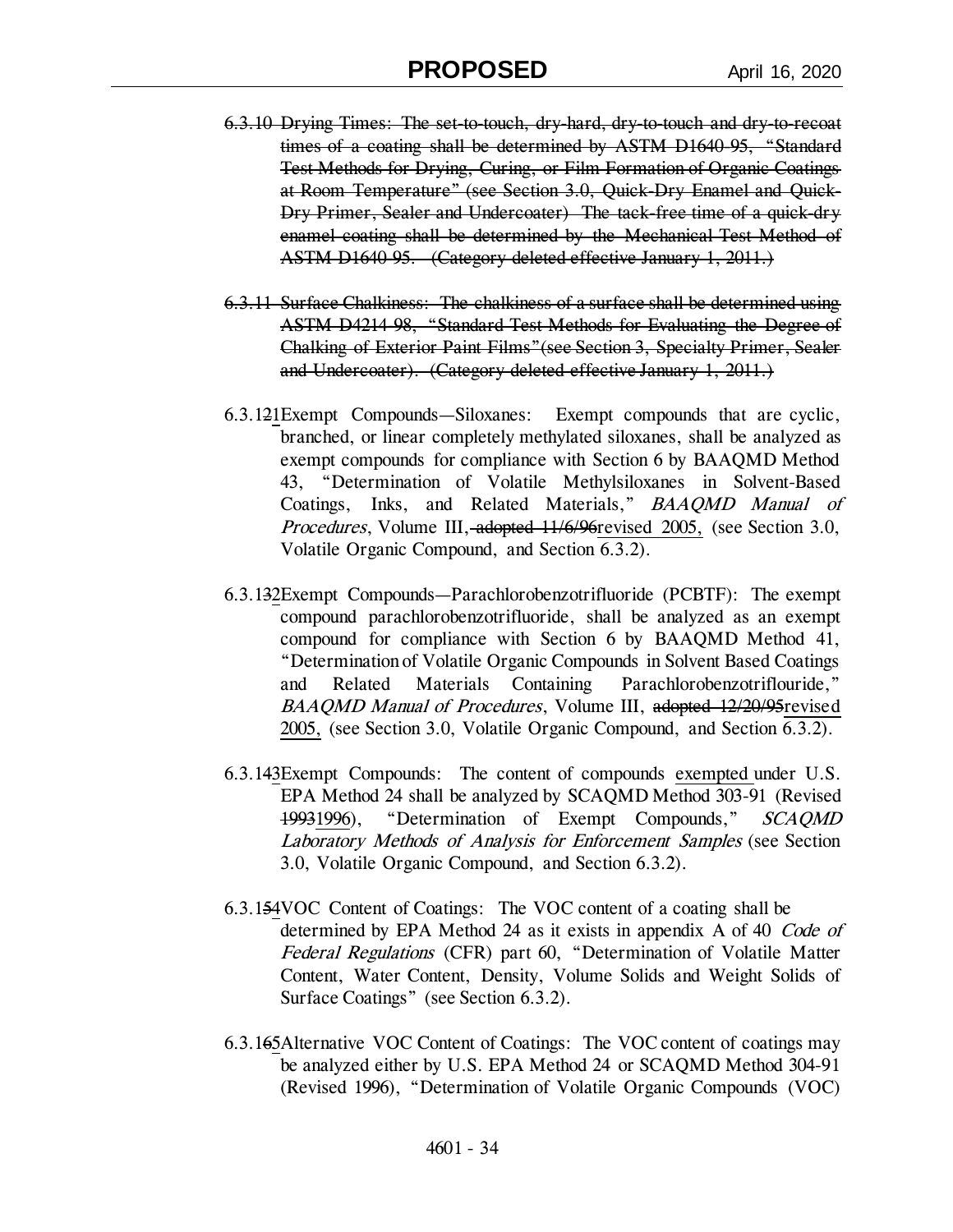in Various Materials," SCAQMD Laboratory Methods of Analysis for Enforcement Samples.

- 6.3.176Methacrylate Traffic Marking Coatings: The VOC content of methacrylate multicomponent coatings used as traffic marking coatings shall be analyzed by the procedures in 40 CFR part 59, subpart D, appendix A, "Determination of Volatile Matter Content of Methacrylate Multicomponent Coatings Used as Traffic Marking Coatings" (September 11, 1998).
- 6.3.187Hydrostatic Pressure for Basement Specialty Coatings: The hydrostatic pressure resistance for basement specialty coatings shall be analyzed using ASTM D7088-0417, "Standard Practice for Resistance to Hydrostatic Pressure for Coatings Used in Below Grade Applications Applied to Masonry".
- 6.3.198Tub and Tile Refinish Coating Adhesion: The adhesion of tub and tile coating shall be determined by ASTM D4585-99/4585M-18, "Standard Practice for Testing Water Resistance of Coatings Using Controlled Condensation" and ASTM D3359-0217, "Standard Test Methods for Measuring Adhesion by Tape Test".
- 6.3.2019Tub and Tile Refinish Coating Hardness: The hardness of tub and tile refinish coating shall be determined by ASTM D3363-05 (2011)e2, "Standard Test Method for Film Hardness by Pencil Test".
- 6.3.210Tub and Tile Refinish Coating Abrasion Resistance: Abrasion resistance of tub and tile refinish coating shall be analyzed by ASTM D4060-0714, "Standard Test Methods for Abrasion Resistance of Organic Coatings by the Taber Abraser".
- 6.3.221Tub and Tile Refinish Coating Water Resistance: Water resistance of tub and tile refinish coatings shall be determined by ASTM D4585-99/4585M-18, "Standard Practice for Testing Water Resistance of Coatings Using Controlled Condensation" and ASTM D714-02e1 (2017), "Standard Test Method for Evaluating Degree of Blistering of Paints".
- 6.3.232Waterproofing Membrane: Waterproofing membrane shall be tested by ASTM C836-06/836M-18, "Standard Specification for High Solids Content, Cold Liquid-Applied Elastomeric Waterproofing Membrane for Use with Separate Wearing Course".
- 6.3.243Mold and Mildew Growth for Basement Specialty Coatings: Mold and mildew growth resistance for basement specialty coatings shall be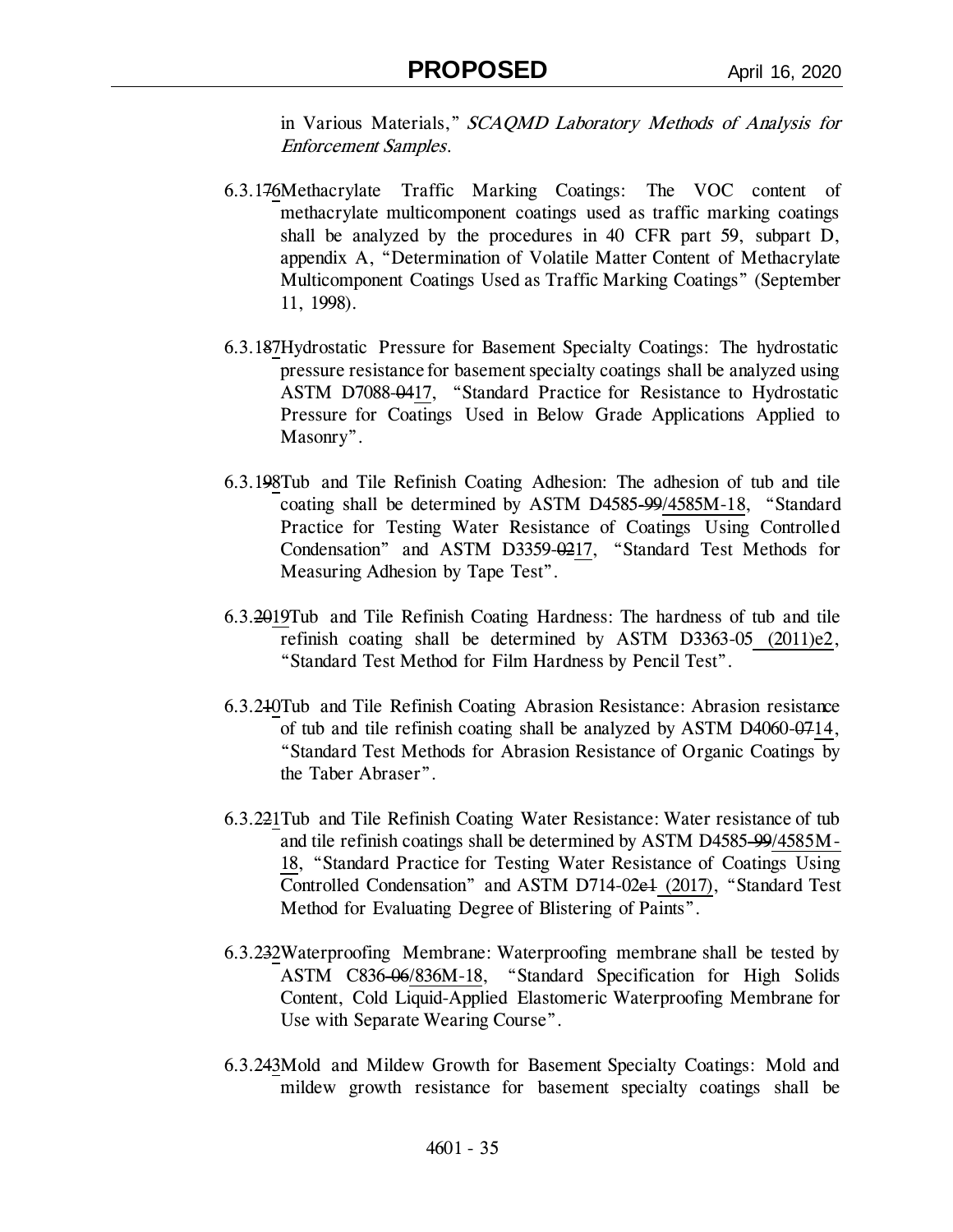# **PROPOSED** April 16, 2020

determined by ASTM D3273-0016, "Standard Test Method for Resistance to Growth of Mold on the Surface of Interior Coatings in an Environmental Chamber" and ASTM D3274-9509 (2017), "Standard Test Method for Evaluating Degree of Surface Disfigurement of Paint Films by Microbial (Fungal or Algal) Growth or Soil and Dirt Accumulation".

- 6.3.254Reactive Penetrating Sealer Water Repellency: Reactive penetrating sealer water repellency shall be analyzed by ASTM C67-07/C67M-18, "Standard Test Methods for Sampling and Testing Brick and Structural Clay Tile"; or ASTM C97-02/97M-18, "Standard Test Methods for Absorption and Bulk Specific Gravity of Dimension Stone"; or ASTM C140-06140M-18a, "Standard Test Methods for Sampling and Testing Concrete Masonry Units and Related Units".
- 6.3.265Reactive Penetrating Sealer Water Vapor Transmission: Reactive penetrating sealer water vapor transmission shall be analyzed ASTM E96/E96M-0516, "Standard Test Method for Water Vapor Transmission of Materials" or ASTM D6490-99 (2014), "Standard Test Method for Water Vapor Transmission of Nonfilm Forming Treatments Used on Cementitious Panels".
- 6.3.276Reactive Penetrating Sealer Chloride Screening Applications: Reactive penetrating sealers shall be analyzed by National Cooperative Highway Research Report 244 (1981), "Concrete Sealers for the Protection of Bridge Structures".
- 6.3.287Stone Consolidants: Stone consolidants shall be tested using ASTM E2167-01 (2008), "Standard Guide for Selection and Use of Stone Consolidants".
- 6.3.28 Building Envelope Coating Air Permeance of Building Materials: ASTM E2178-13, "Standard Test Method for Air Permeance of Building Materials".
- 6.3.29 Building Envelope Coating Water Penetration Testing: ASTM E331-00 (2016), "Standard Test Method for Water Penetration of Exterior Windows, Skylights, Doors, and Curtain Walls by Uniform Static Air Pressure Difference".
- 6.3.30 Building Envelope Coating Water Vapor Transmission: ASTM E96/96M-16, "Standard Test Methods for Water Vapor Transmission of Materials".
- 6.3.31 Tile and Stone Sealers Absorption: ASTM C373-18, "Standard Test Methods for Determination of Water Absorption and Associated